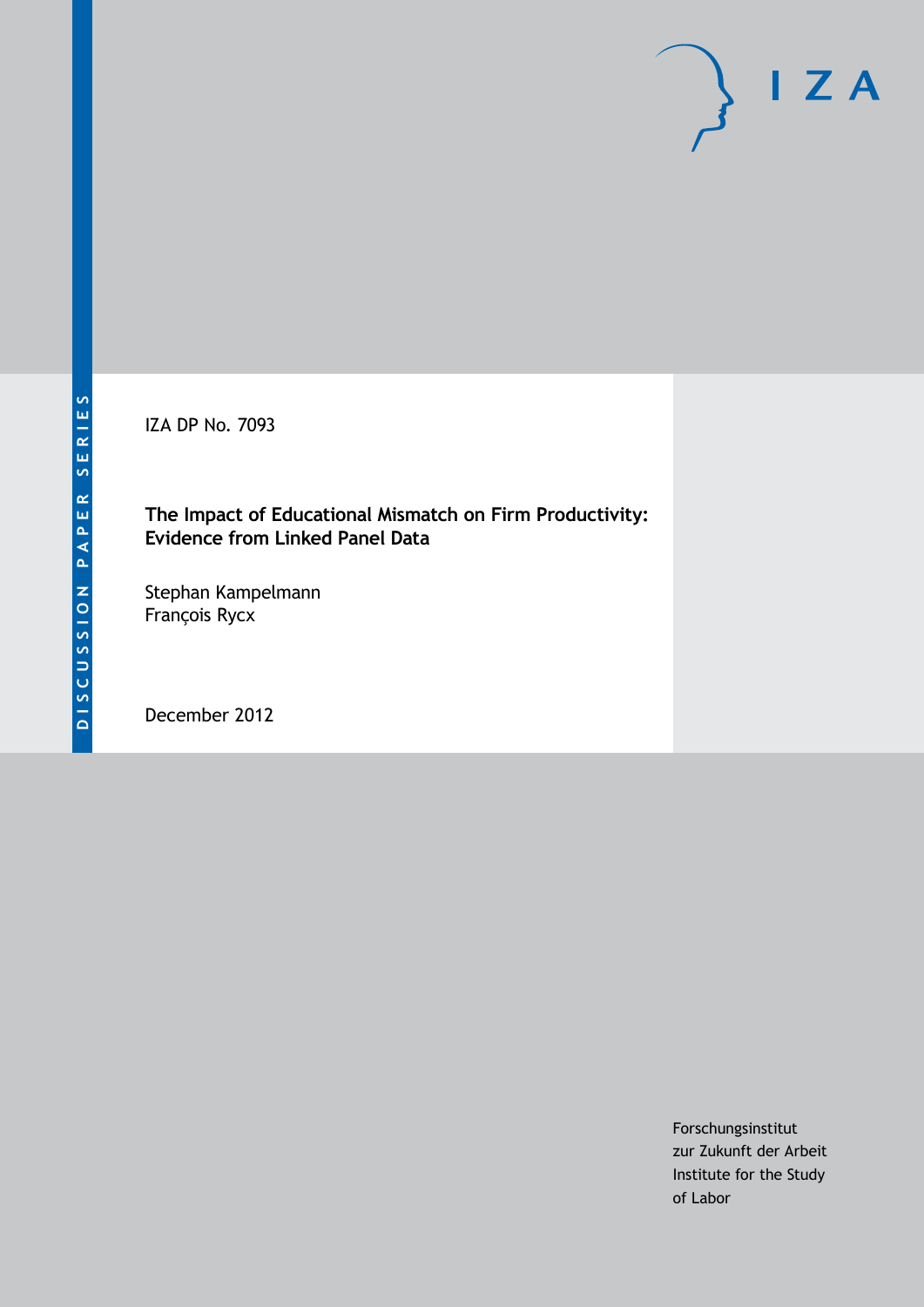# **The Impact of Educational Mismatch on Firm Productivity: Evidence from Linked Panel Data**

## **Stephan Kampelmann**

*Université Libre de Bruxelles, SBS-EM (CEB and DULBEA)*

## **François Rycx**

*Université Libre de Bruxelles, SBS-EM (CEB and DULBEA) and IZA*

> Discussion Paper No. 7093 December 2012

> > IZA

P.O. Box 7240 53072 Bonn Germany

Phone: +49-228-3894-0 Fax: +49-228-3894-180 E-mail: [iza@iza.org](mailto:iza@iza.org)

Any opinions expressed here are those of the author(s) and not those of IZA. Research published in this series may include views on policy, but the institute itself takes no institutional policy positions. The IZA research network is committed to the IZA Guiding Principles of Research Integrity.

The Institute for the Study of Labor (IZA) in Bonn is a local and virtual international research center and a place of communication between science, politics and business. IZA is an independent nonprofit organization supported by Deutsche Post Foundation. The center is associated with the University of Bonn and offers a stimulating research environment through its international network, workshops and conferences, data service, project support, research visits and doctoral program. IZA engages in (i) original and internationally competitive research in all fields of labor economics, (ii) development of policy concepts, and (iii) dissemination of research results and concepts to the interested public.

IZA Discussion Papers often represent preliminary work and are circulated to encourage discussion. Citation of such a paper should account for its provisional character. A revised version may be available directly from the author.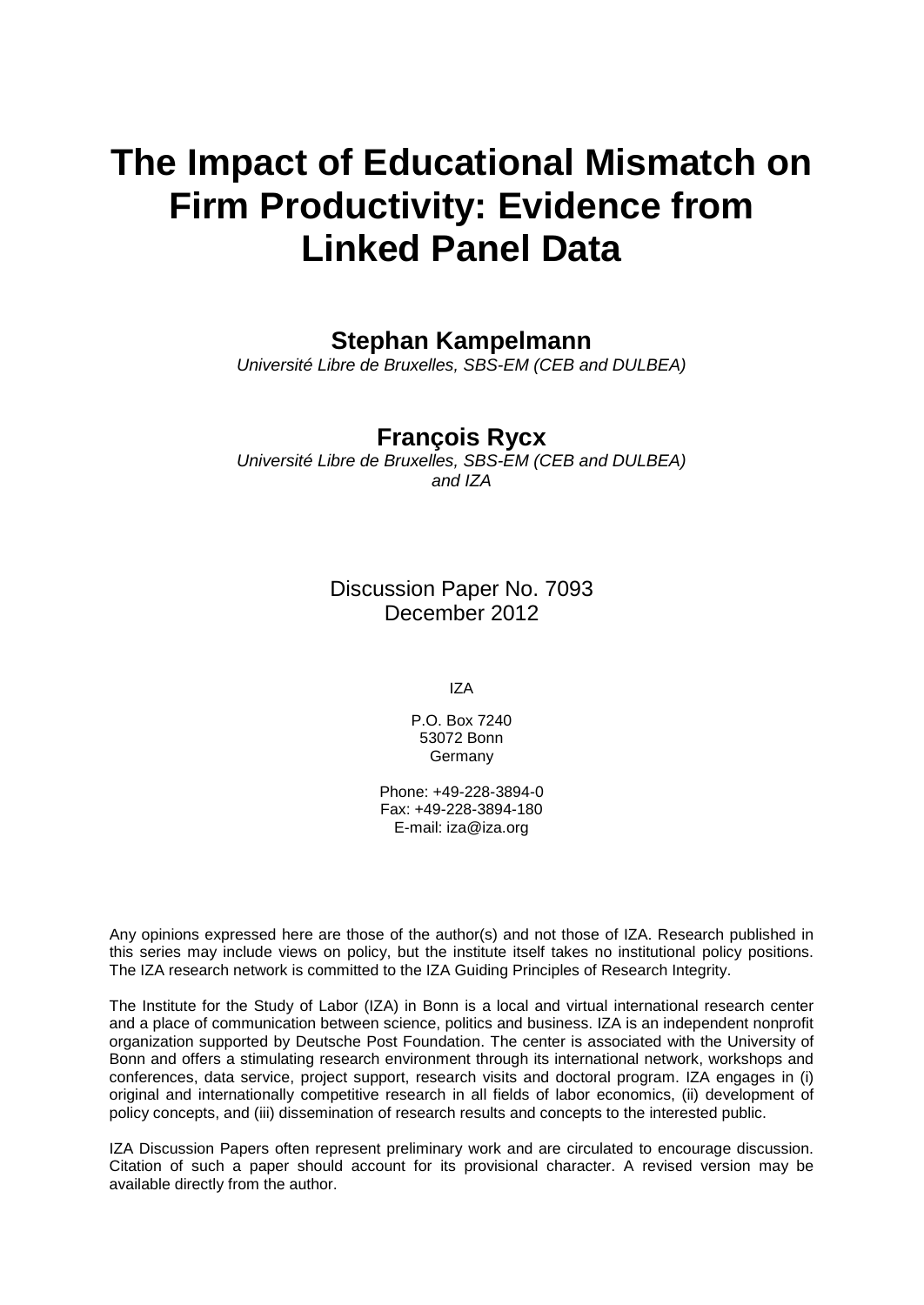IZA Discussion Paper No. 7093 December 2012

# **ABSTRACT**

# **The Impact of Educational Mismatch on Firm Productivity: Evidence from Linked Panel Data**

We provide first evidence regarding the direct impact of educational mismatch on firm productivity. To do so, we rely on representative linked employer-employee panel data for Belgium covering the period 1999-2006. Controlling for simultaneity issues, time-invariant unobserved workplace characteristics, cohort effects and dynamics in the adjustment process of productivity, we find that: i) a higher level of required education exerts a significantly positive influence on firm productivity, ii) additional years of over-education (both among young and older workers) are beneficial for firm productivity, and iii) additional years of under-education (among young workers) are detrimental for firm productivity.

JEL Classification: I21, J24

Keywords: educational mismatch, productivity, linked panel data, GMM

Corresponding author:

François Rycx SBS-EM (CEB, DULBEA) Université Libre de Bruxelles CP 114/02, Avenue F.D. Roosevelt, 50 B-1050 Brussels Belgium E-mail: [frycx@ulb.ac.be](mailto:frycx@ulb.ac.be)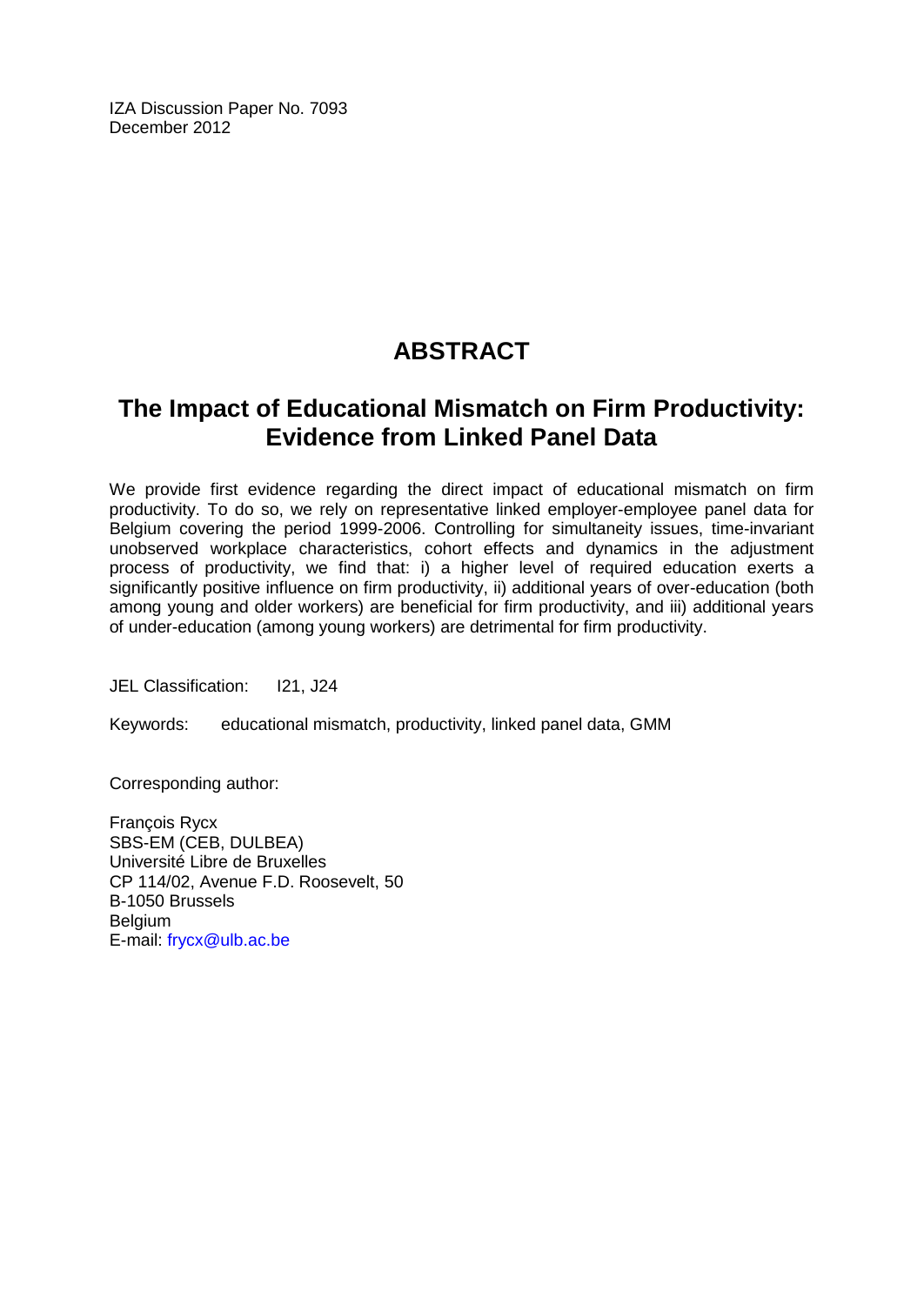#### **1. Introduction**

Educational mismatch (or simply over- and under-education) refers to the difference between the worker's attained level of education and the education required in the job. This important phenomenon, first highlighted by Freeman (1976), has been extensively studied, especially since the late 1980s, in order to evaluate the consequences of the continued expansion of participation rates in higher education that are observed in developed economies (McGuinness, 2006). For many decades, advanced economies have implemented policies aiming to increase the level of education of their labour force. The 'European strategic framework on education and training', for instance, aims to raise the share of people aged between 30 and 34 with tertiary education to 40 percent on average in the European Union by 2020. This strategy implicitly assumes that there is excess demand for tertiary education or that firms employing more educated workers will improve their production techniques to take advantage of those additional skills (McGuinness, 2006). However, if these assumptions are not satisfied then workers with tertiary education may end up in jobs for which they are overeducated. Moreover, in periods of excess labour supply, there may be some 'crowding out', i.e. a process by which workers with tertiary education take up jobs that could be occupied by less educated ones.

The proportion of over-educated workers in the OECD area stands today at around 25 percent and about 1 out of 5 workers is recorded as under-educated (OECD, 2011). Given the magnitude of these figures, "many observers point to: i) the failure of the education system in providing youth with the skills required at work, and ii) the inability of labour markets to sort many workers to suitable jobs" (OECD, 2011, p. 193). Moreover, McGuinness (2006) emphasizes that educational mismatch may be costly for the economy as a whole (e.g. a waste in tax revenues due to the financing of excessive levels of education), for firms (e.g. a loss in efficiency if over-educated workers are less productive than their adequately educated colleagues) but also for individuals (e.g. over-educated workers may earn less than their former classmates doing jobs that match their education).

What do we know from existing research? The incidence and earnings effects of educational mismatch are well documented in the economic literature and findings are quite consistent (Hartog, 2000, Leuven and Oosterbeek, 2011). They notably show that, in a given job with a specific level of required education, over- (under-) educated workers earn more (less) than those who have just the required education for the job (Battu et al., 1999, Dolton and Vignoles, 2000, Frenette, 2004, McGuinness, 2003, van der Meer, 2006). In contrast, the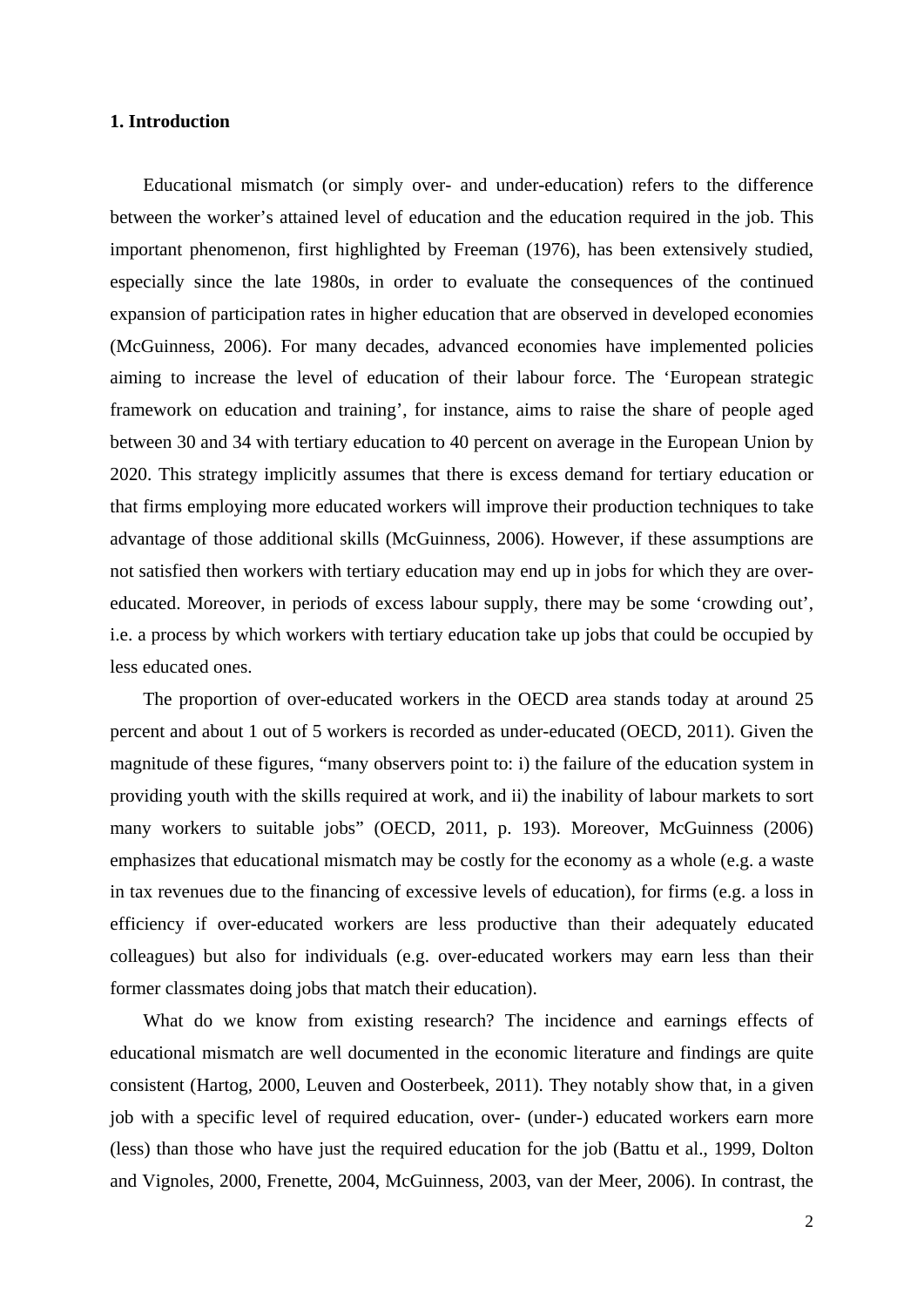evidence regarding the impact of over- and under-education on firm productivity is mixed, indirect and subject to various potential biases. A first strand of the literature relies on human capital theory to infer the consequences of educational mismatch on productivity. As a result, productivity effects of over- and under-education are deduced from the latter's impact on wages. Other studies examine how educational mismatch influences job satisfaction and other correlates of workers' productivity (such as absenteeism, shirking, turnover or training).

The "human capital" and "job satisfaction" approaches lead to quite different conclusions. While the former suggests that over- (under-) educated workers are more (less) productive than their adequately educated colleagues in similar jobs, the latter provides ambiguous predictions. Both approaches also suffer from important methodological limitations. Indeed, the relationship between education, wages and productivity is likely to be much more complex than that put forward by standard human capital theory. In addition, empirical results suggest that the correlation between job satisfaction and job performance reaches at most 30 percent (Judge et al., 2001). It may thus be quite misleading to focus solely on job satisfaction to estimate the productivity effects of educational mismatch. Finally, overeducation probably affects productivity through other channels than job satisfaction (and correlated workers' attitudes and behaviours). For instance, in line with human capital theory, it could be argued that the (possible) negative effect on firm productivity of over-educated workers through their (potential) lower degree of job satisfaction could (at least partially) be compensated by their additional skills and capabilities acquired in school.

Given the inconclusiveness and shortcomings of the existing literature, there is an obvious need for further research. To paraphrase Hartog (2000), it would be highly informative if we knew the effect of over- and under-education on productivity, rather than on wages, job satisfaction and related workers' attitudes and behaviours (such as absenteeism, shirking, turnover or training). This is the purpose of the present paper. We rely on an ORU (Over-, Required and Under-education) specification that has been aggregated at the level of the firm, we use the average firm-level value added per worker as dependent variable and we apply the dynamic system GMM estimator to representative linked employer-employee panel data for Belgium covering the years 1999-2006. We thus examine how mean years of overand under-education within firms affect the productivity of the latter, conditional on mean years of required education. Moreover, as the relationship between educational mismatch and productivity is likely to be more pronounced for recent labour market entrants (Verhaest and Omey, 2009), we also add to the literature by investigating whether the effects of educational mismatch on firm productivity vary according to the age of over- and under-educated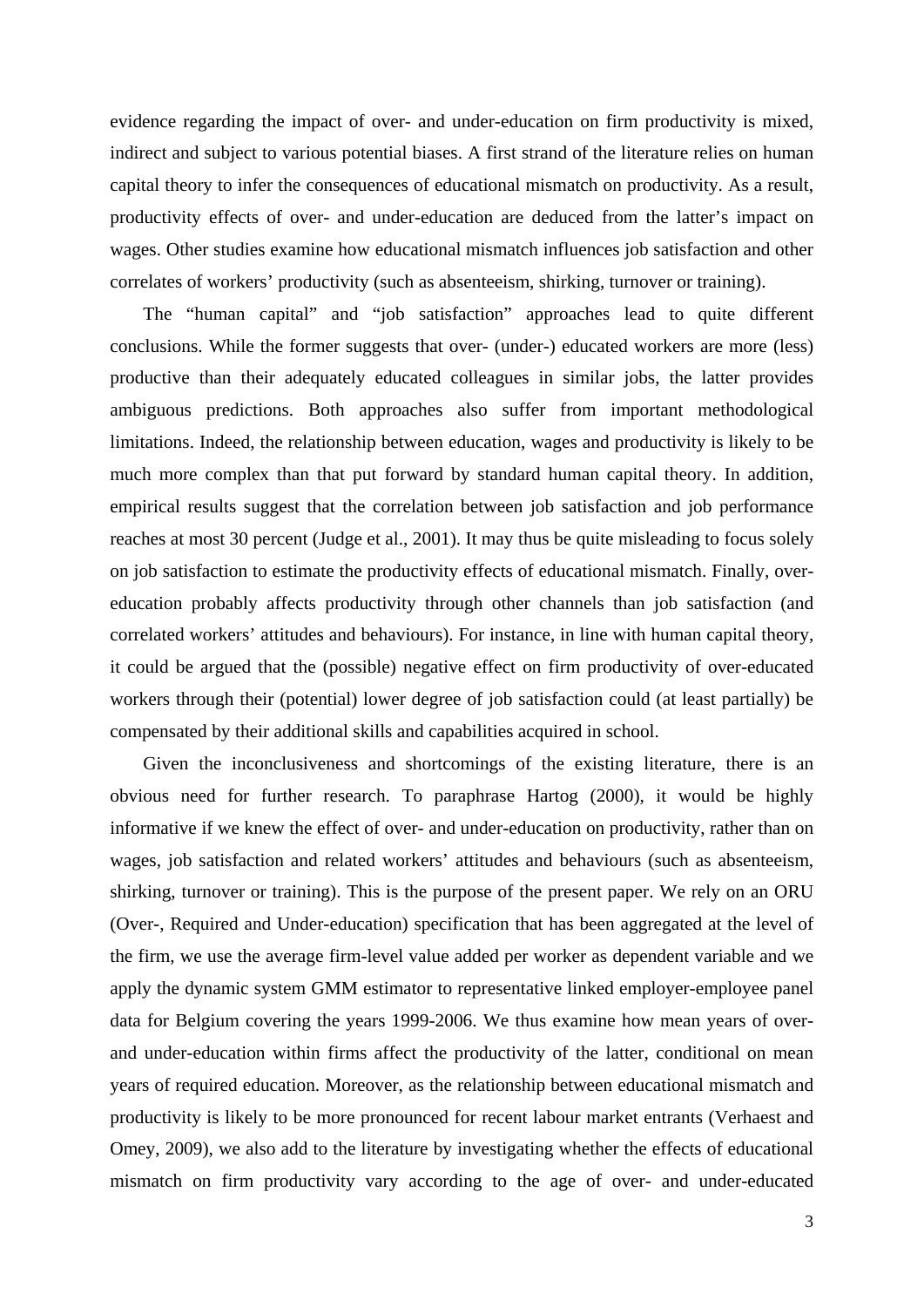workers. Finally, the richness of our data allows us to control for important econometric issues that are often neglected in other studies, such as the potential endogeneity of educational mismatch, the existence of firm unobserved fixed effects, cohort effects and the state dependence of firm productivity.

The remainder of this paper is organized as follows. A review of the literature is presented in the next section. Sections 3 and 4 respectively describe our methodology and data set. The impact of educational mismatch on firm productivity is analysed in section 5. The last section discusses the results and concludes.

#### **2. Background**

Two types of approaches have been considered in the literature to examine the impact of educational mismatch on productivity in a microeconomic framework. The first one relies on standard human capital theory (Becker, 1964). According to this theory, i) education (as well as formal training and informal work experience) develops skills that make workers more productive and ii) wage differentials reflect differences in productivity. Consequently, the impact of over- and under-education on productivity might be inferred from the latter's effect on wages. This strategy has been followed for instance by Rumberger (1987). His results, based on U.S. cross-sectional data for the late 1960s and 1970s, show that the wage differential for a year of over-education is positive but lower than that for a year of required education. Therefore, he suggests that: "additional schooling is not completely unproductive, but simply that jobs constrain the ability of workers to fully utilize the skills and capabilities they acquire in school" (Rumberger, 1987, p. 46). Other studies regarding the wage effects of educational mismatch also highlight that, in a given job with a specific level of required education, over- (under-) educated workers earn more (less) than those who have just the required education for the job (Battu et al., 1999, Dolton and Vignoles, 2000, Duncan and Hoffman, 1981, Groot, 1996, Groot and Maassen van den Brink, 2000, Sicherman, 1991, van der Meer, 2006). Although part of this premium (penalty) may be explained by workers' unobserved heterogeneity (Bauer, 2002, Chevalier, 2003, Dolton and Silles, 2008, Frenette, 2004, Lamo and Messina, 2010, McGuinness, 2003, McGuinness and Sloane, 2011), current evidence on the basis of human capital theory thus suggests that over- (under-) education increases (reduces) workers' productivity.<sup>1</sup>

<sup>&</sup>lt;sup>1</sup> Further results, based on the specification introduced by Verdugo and Verdugo (1989), show that, for a given attained education, over- (under-) educated workers are paid less (more) than adequately educated workers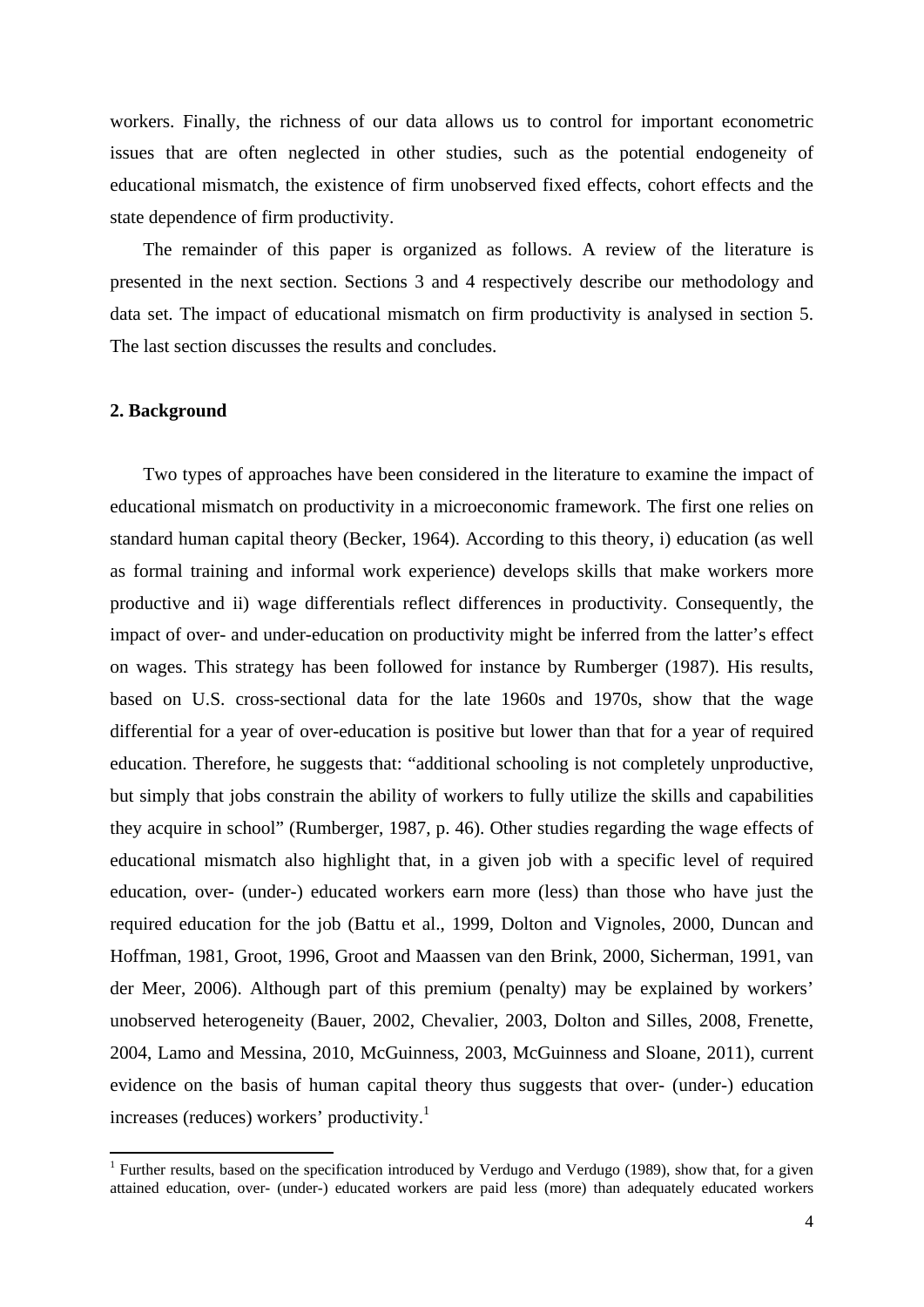Another strand of the literature examines the impact of educational mismatch on job satisfaction and other correlates of workers' productivity (such as absenteeism, shirking, turnover or training). The standard hypothesis is that over-educated workers, as a result of frustration, are less satisfied, have more health problems and higher rates of shirking, absenteeism and turnover than their adequately educated colleagues. Given that all these factors are likely to have a negative impact on productivity, the assumption is that firms are reluctant to hire over-educated applicants (Büchel, 2002). The relationship between job satisfaction and job performance has been extensively studied by industrial psychologists. Their results indicate that the satisfaction-performance correlation is positive but not strong: close to 0.30 according to the meta-analysis of Judge et al. (2001) and around 0.17 according to that of Iaffaldano and Muchinsky (1985). Under the hypothesis that over-education leads to less job satisfaction, this finding suggests that educational mismatch may hurt productivity but to a limited extent. Empirical studies investigating the impact of ORU on job satisfaction (and other correlates of workers' productivity) provide mixed results.<sup>2</sup> Hersch (1991) for instance finds, with cross-sectional data collected in the Eugene (Oregon area, U.S.) in 1986, that over-educated workers (both male and female) and female under-educated workers are less satisfied than their adequately educated colleagues in similar jobs. In addition, his results show that male over-educated workers are more likely to quit their job and that over-educated workers (both male and female) benefit less from training. The study of Tsang et al. (1991), based on U.S. cross-sectional data from the late 1960's and 1970's, also supports the hypothesis that male workers who are (highly) over-educated tend to be less satisfied and more inclined to quit their job. Yet, unlike Hersch (1991), Tsang et al. (1991) report no significant effect of over-education on job satisfaction for female workers. Relying on West-

<u> 1989 - Johann Stoff, amerikansk politiker (d. 1989)</u>

<sup>(</sup>Hartog, 2000, McGuinness, 2006). Following human capital theory, this would imply that workers, with a given education, who get a job requiring less (more) education than they have, will be less (more) productive than those in a job just matching their education. It is also worthwhile to note that in the career mobility model developed by Sicherman and Galor (1990), over-education is part of a long-run strategy. The point is that overeducated people accept a wage penalty in the short run (with respect to adequately educated workers with the same attained education) because they anticipate that this penalty will be compensated by higher future wage growth. The evidence regarding the validity of this model is mixed (see e.g. Büchel and Mertens, 2004, Hersch, 1991, Korpi and Tählin, 2009, Robst, 1995, Sicherman, 1991, Sicherman and Galor, 1990).

<sup>&</sup>lt;sup>2</sup> Findings conditional on attained education are more consistent. They generally indicate that over-educated workers have a lower level of job satisfaction, receive less training and are more likely to quit their jobs than their adequately educated former classmates, i.e. individuals with the same attained education (Ahn et al., 2001, Allen and van der Velden, 2001, Battu et al., 2000, Büchel and Mertens, 2004, Feldman and Turnley, 1995, Sicherman, 1991, Tsang, 1987, van Smoorenburg and van der Velden, 2000, Verhaest and Omey, 2006, Vieira, 2005). These results suggest that over-education is likely to induce negative productivity costs for firms (due to higher turnover rates) and the overall economy (due to a lower level of job satisfaction and less training participation). Results regarding the effects of under-education on job satisfaction, turnover and training, conditional on attained education, are less numerous and often insignificant (see e.g. Allen and van der Velden, 2001, Verhofstadt and Omey, 2003).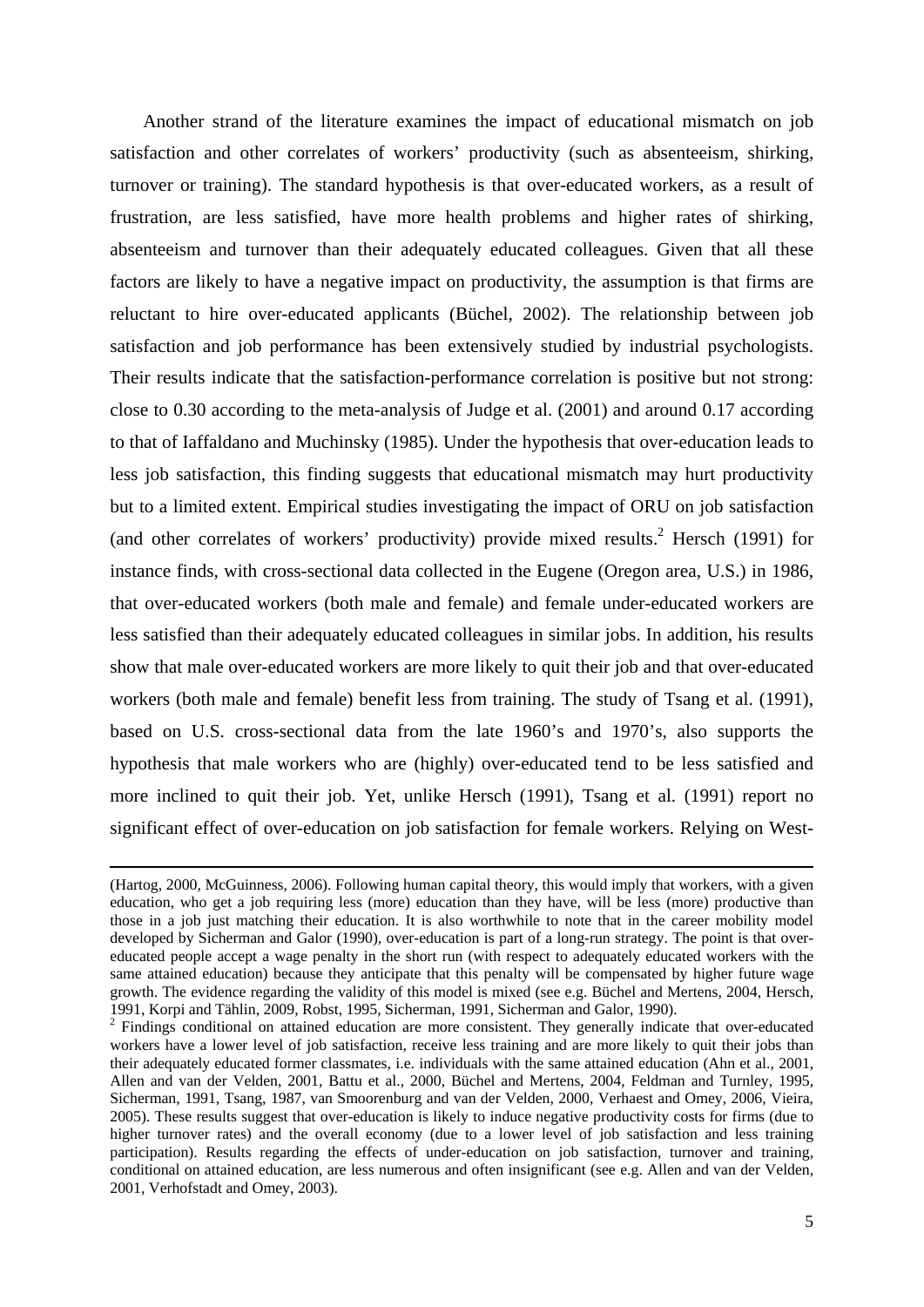German cross-sectional and longitudinal data covering the period 1984 to 1995, Büchel  $(2002)$  finds no significant relation between over-education and job satisfaction.<sup>3</sup> He also shows that over-educated workers are healthier, more strongly work- and career-minded, more likely to participate in on-the-job training and to have more years of tenure with the same firm than their adequately educated colleagues in jobs with similar requirements.<sup>4</sup> Using a survey of school leavers in Flanders (Belgium) that was conducted in 1999 and 2002, Verhaest and Omey (2006) support the standard hypothesis that over-educated workers have a higher turnover rate than those who have just the required education for the job. However, they find no robust results regarding the impact of over-education on job satisfaction and training participation. Moreover, their results for under-educated workers are generally unclear. In a more recent exercise, Verhaest and Omey (2009) apply a shadow price approach to study the relation between over-education and job satisfaction. Their results based on an extended version of their survey of Flemish school leavers (interviewed in 1999 and the early 2000s) show that over-educated workers are significantly less satisfied than their adequately educated colleagues in similar jobs, even after controlling for individual fixed effects.<sup>5</sup> They also highlight that the wage premium earned by over-educated workers with regard to those who have just the required education for the job only partially compensates for their lower utility (i.e. satisfaction). Finally, their results indicate that the negative consequence of overeducation on satisfaction diminishes with years of work experience. In contrast to the above mentioned literature, Tsang (1987) does not only investigate the effect of over-education on job satisfaction but he also constructs a firm-level job-satisfaction index and estimates the latter's impact on firm productivity using a Cobb-Douglas production function. His results, based on individual- and firm-level data from twenty-two U.S. Bell companies for the period 1981-1982, indicate that over-education is significantly and negatively related to job satisfaction, which is in turn positively and significantly related to output. They thus suggest that over-education is detrimental for firm productivity in the telephone industry.

Overall, it turns out that the two approaches developed in the literature to uncover productivity effects of educational mismatch lead to different conclusions. Earnings effects of over- (under-) education suggest on the basis of human capital theory that over- (under-) educated workers are at least slightly more (less) productive than those with the required

<sup>&</sup>lt;sup>3</sup> This result is in line with some earlier studies including e.g. Groot and Maassen van den Brink (2000), Kahn and Morrow (1991) and King and Hautaluoma (1987).

<sup>&</sup>lt;sup>4</sup> The effect of under-education is neither investigated by Tsang et al. (1991) nor by Büchel (2002).

<sup>&</sup>lt;sup>5</sup> Under-educated workers are also found to be less satisfied than those who have just the required education for the job when regressions are estimated by OLS. Yet, the difference in job satisfaction between these groups of workers becomes insignificant when a random effects model is applied.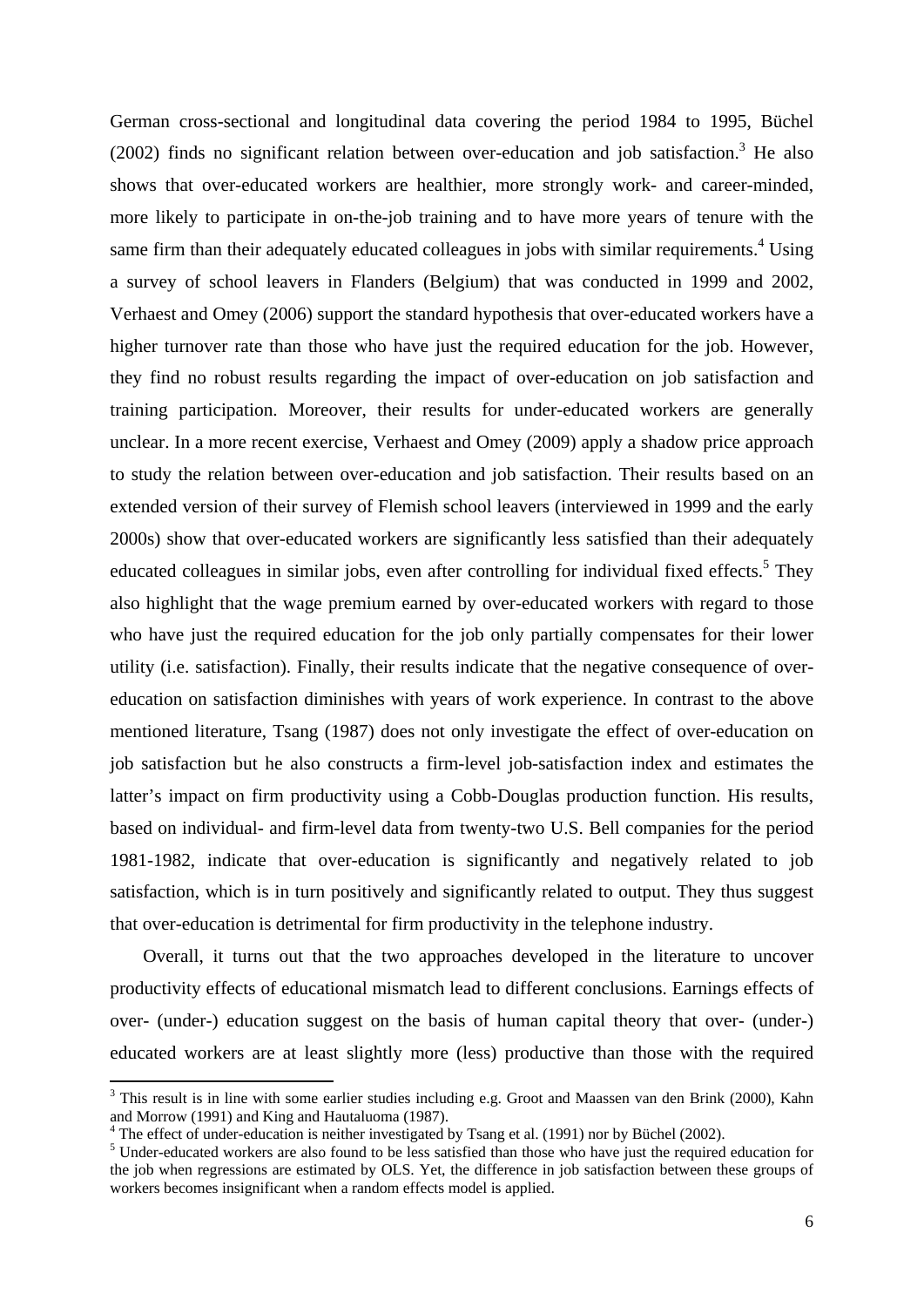education for the job. In contrast, studies focusing on job satisfaction (and other correlates of workers' productivity) provide inconsistent predictions from a firm's point of view. This is due to the fact that the consequences of educational mismatch on job satisfaction are still unsettled when using an ORU specification (which is obviously the most appropriate when considering the firm perspective).

Both approaches also suffer from important methodological limitations. The human capital approach is based on the hypothesis that both human capital and earnings are directly proportional to individual productivity on the job (Rumberger, 1987). However, the relationship between human capital, wages and productivity is likely to be more complex. On the one hand, human capital may only have a limited impact on productivity. Signaling theory (Spence, 1973, 1979), for instance, puts forward that a worker's productivity is a sort of intrinsic quality that does not really depend on education but rather on other factors such as family background, individual history, innate quality or talent (Cahuc and Zylberberg, 2004, Riley, 2001). While signaling theory finds some empirical support (Groot and Oosterbeek, 1994), it is however unlikely to completely discount the role of human capital (Chevalier et al., 2004). On the other hand, wages may not only reflect marginal productivity. Indeed, noncompetitive models of wage determination (including collective bargaining, rent-sharing, search and recruiting frictions, discrimination or monopsony) find some support in the empirical literature (Bayard et al., 2003, Blanchflower and Bryson, 2010, du Caju et al., 2011, Manning, 2003, Martins, 2009, Mortensen, 2003, Rusinek and Rycx, 2012). Workers with identical productive characteristics thus not necessarily receive the same wages. $<sup>6</sup>$ </sup>

The second approach, focusing on job satisfaction (and other correlates of workers' productivity), is also limited methodologically. A first point is that many studies investigate the direct impact of over-education on job satisfaction but neglect potential indirect effects (Verhaest and Omey, 2009). Typically, over-educated workers are found to earn more than those who have just the required education for the job. Given that job satisfaction depends positively on workers' wages, one should control for wages and more generally for any job characteristic related to satisfaction to compute the net effect of over-education on job satisfaction. Surprisingly, this is not always the case in the literature. It is also worthwhile to recall that the impact of job satisfaction on job performance is found to be modest (Judge et al., 2001). Therefore, even if it could be shown that over-educated workers are less satisfied

<sup>&</sup>lt;sup>6</sup> Note that in most studies, estimating so-called human capital wage equations, "observable characteristics that are supposed to account for productivity differences typically explain no more than 30 percent of the variation in compensation across workers" (Mortensen, 2003, p. 1).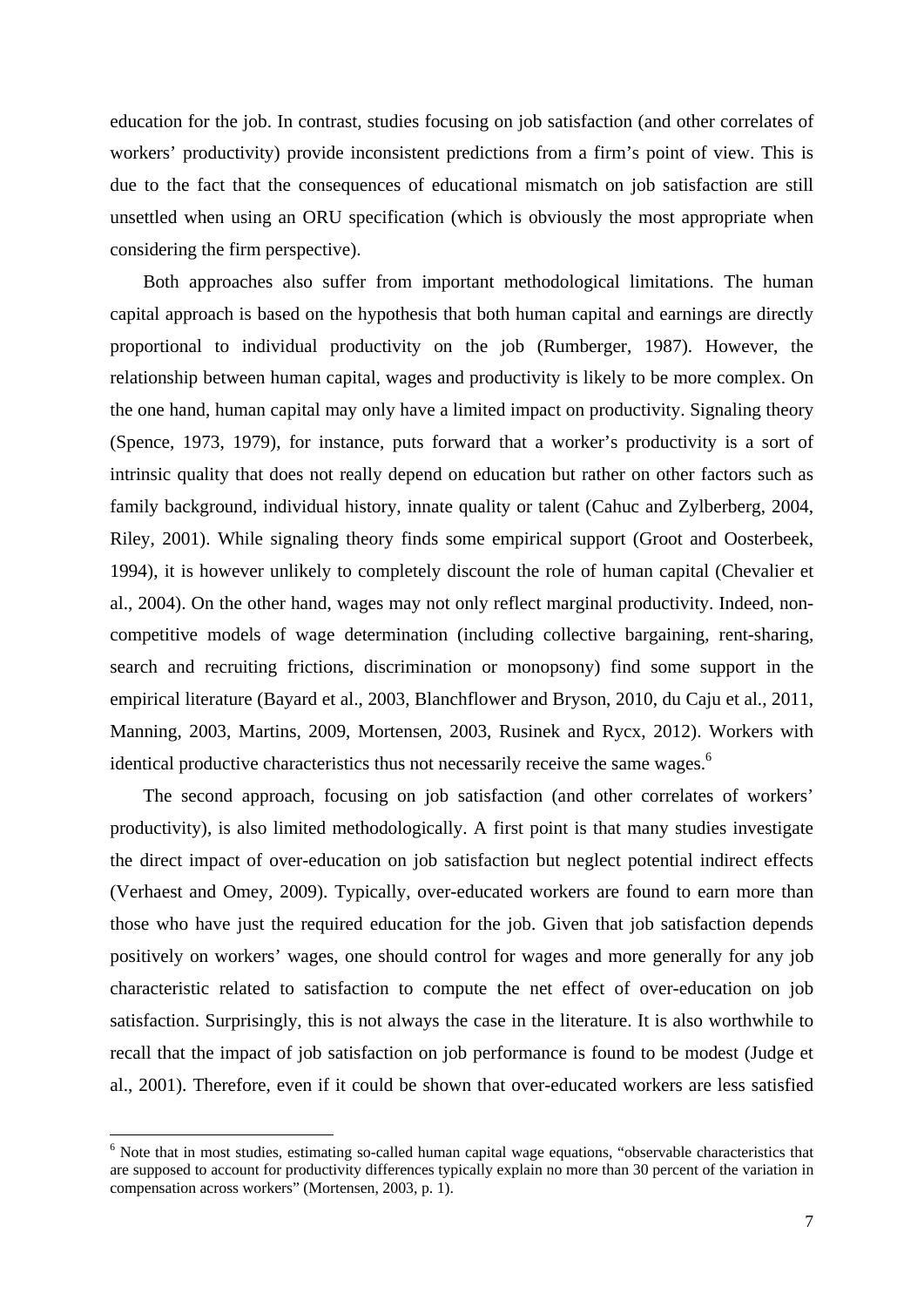with their jobs, the extent to which over-education affects firm productivity would remain unclear.<sup>7</sup> Finally, it should be highlighted that educational mismatch may affect productivity through other channels than job satisfaction (and correlated workers' attitudes and behaviours). Indeed, in line with human capital theory, it could be argued that even if overeducated workers are less satisfied with their jobs, they may be more productive than their adequately educated colleagues in similar jobs simply because they have more years of education. To put it differently, a lower degree of job satisfaction might be compensated by additional skills and capabilities acquired in school so that the net effect of over-education on productivity might even be positive or simply non significant.

In sum, the evidence regarding the impact of over- and under-education on productivity is mixed, indirect and subject to various shortcomings. A decade ago, Hartog (2000) already emphasized that it would be highly informative if we knew the effect of over- and undereducation on productivity, rather than on wages, job satisfaction and related workers' attitudes and behaviours. Surprisingly, his statement is still valid. Therefore, in this paper we investigate the direct impact of ORU on a precise measure of firm productivity, namely the average value added per worker. We also examine whether the consequences of educational mismatch for firm productivity vary according to the age of over- and under-educated workers.

#### **3. Methodology**

Three different measures, based respectively on job analysis, worker self-assessment and realized matches, have been proposed in the literature to estimate the required education for a job and the incidence of educational mismatch. Each measure has its own advantages and weaknesses (for a discussion see e.g. Hartog, 2000). In this article, we use realized matches. So, the required education for a job is computed by taking the mode of workers' years of education<sup>8</sup> within each ISCO three-digit occupation (113 categories). A worker is then

 $<sup>7</sup>$  The only study that overcomes this problem is that of Tsang (1987). However, it dates back to the 1980s and</sup> covers only the U.S. telephone industry. In addition, it relies on quite a rough measure of productivity, namely firms' output, and no panel data techniques were applied.

<sup>&</sup>lt;sup>8</sup> The workers' educational attainment is available in 7 categories in our data set. This information, reported by firms' human resources departments (on the basis of their registers), has been transformed in years of education. To do so, we applied the following rule: i) primary education or no degree: 6 years of education; ii) lower secondary education: 9 years of education; iii) general upper secondary education: 12 years of education; iv) technical, artistic and professional upper secondary education: 12 years of education; v) higher non-university education, short type: 14 years of education; vi) university and non-university education, long type: 16 years of education; vii) post-graduate education: 17 years of education.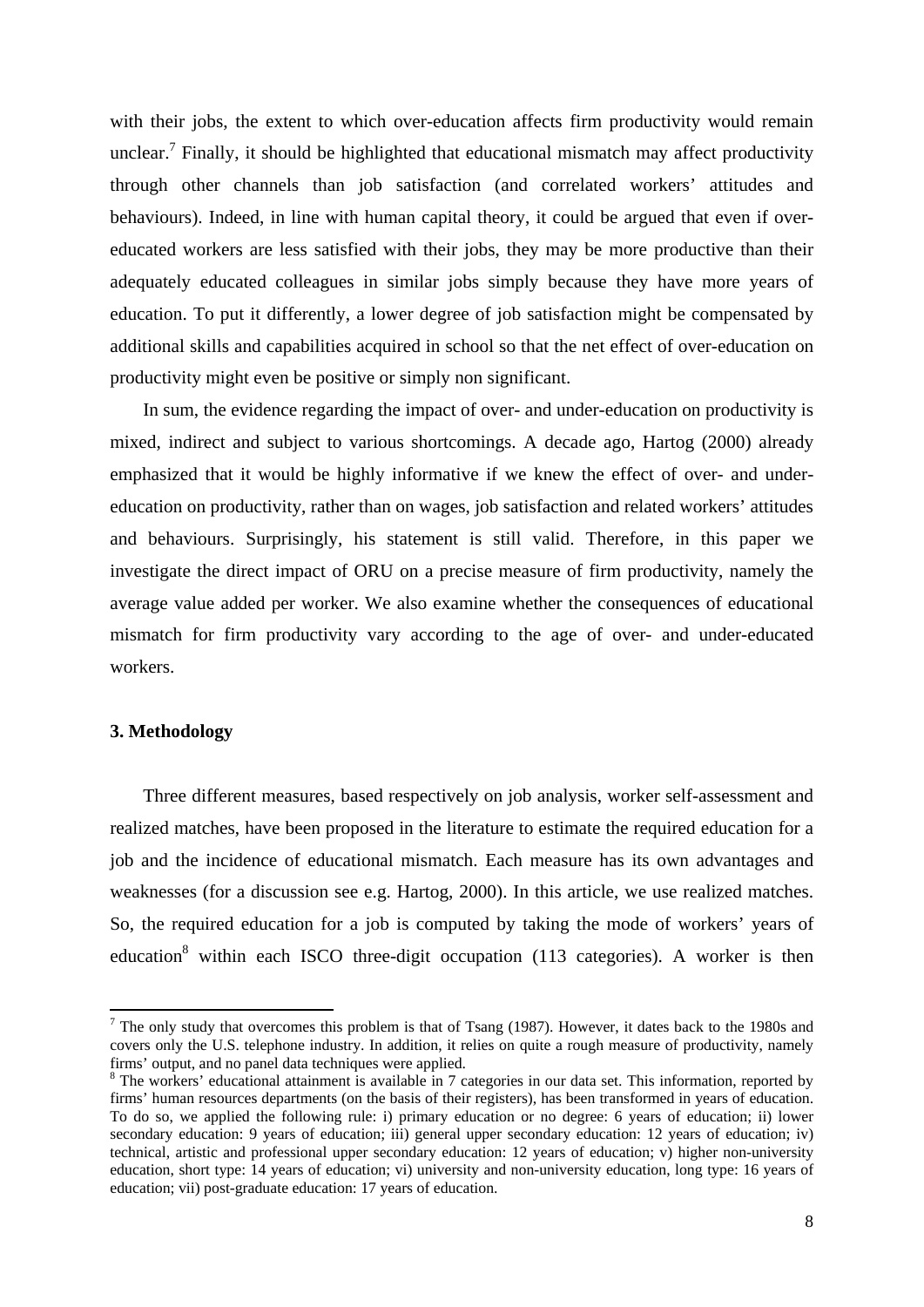defined as over- (under-) educated if his attained years of education are higher (lower) than those required in his occupation.

To examine the impact of educational mismatch on firm productivity, we use an ORU specification that has been aggregated at the level of the firm. More precisely, we estimate the following firm-level productivity equation:

$$
\ln VA_{\perp} work_{j,t} = \beta_0 + \beta_1 (\ln VA_{\perp} work_{j,t-1}) + \beta_2 \left( \frac{1}{m_{j,t}} \sum_{i=1}^{m_{j,t}} REQ_{i,j,t} \right) + \beta_3 \left( \frac{1}{m_{j,t}} \sum_{i=1}^{m_{j,t}} OVER_{i,j,t} \right)
$$

$$
+ \beta_4 \left( \frac{1}{m_{j,t}} \sum_{i=1}^{m_{j,t}} UNDER_{i,j,t} \right) + X_{j,t} \beta_5 + Z_{j,t} \beta_6 + \gamma_t + \upsilon_{j,t} \tag{1}
$$

with :

- a) *VA\_workj*,*t* the productivity of firm *j* at year *t*, measured by the average value added per worker.
- b) *mj*,*<sup>t</sup>* the number of workers employed in firm *j* at year *t*.

- c) *REQ*<sub>*i,j*</sub>, the required years of education for the job of worker *i* in firm *j* at year *t*, i.e. the mode of years of education in worker's *i* occupation at the ISCO 3-digit level (across the entire economy) at time *t*.
- d) *OVER*<sub>*i,j<sub>t</sub>* = (*Attained\_education<sub>i,jt</sub></sub>*  $REQ_{i,j,t}$ ) if > 0, 0 otherwise.</sub>
- e) *UNDER*<sub>*i,j,t*</sub> = (*Attained\_education*<sub>*i,j,t*</sub>  $REQ_{i,j,t}$ ) if < 0, 0 otherwise.
- f) *Attained\_education<sub>i,i,t</sub>* the number of years corresponding to the highest level of education attained by worker *i* employed in firm *j* at time *t*.
- g)  $X_{j,t}$  is a vector containing aggregated characteristics of workers, namely the share of the workforce that has at least 10 years of tenure, the fraction of workers respectively younger than 25 and older than 49 years, and the share of women, blue-collar and part-time workers.
- h)  $Z_{j,t}$  includes firm characteristics, namely the sectoral affiliation (8 dummies), age<sup>9</sup> and size<sup>10</sup> (number of workers) of the firm, conditional dispersion in hourly wages<sup>11</sup> and level of wage bargaining  $(1 \text{ dummy})$ .<sup>12</sup>

<sup>&</sup>lt;sup>9</sup> Our data set does not provide the firm age directly, which is why we proxied this variable with the seniority of the firm's most senior employee.

 $10$  As highlighted in section 4, information on firm size is taken from the 'Structure of Earnings Survey', while the value added per worker variable is constructed from the 'Structure of Business Survey'. This design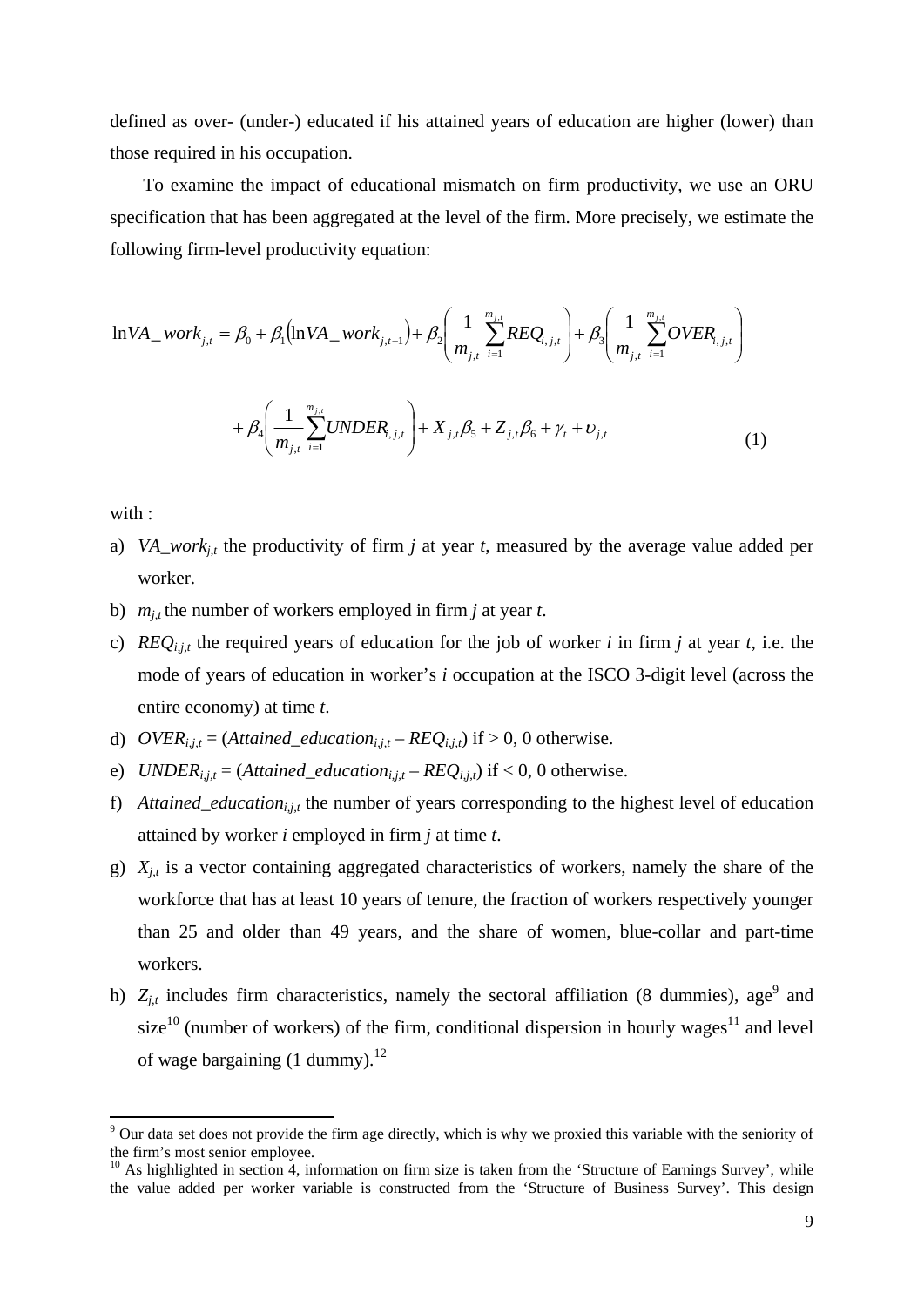i)  $\gamma_{i,t}$  is a set of year dummies (7 dummies).

j)  $v_{i,t}$  is the error term.

Equation (1) describes the relationship between average years of over-, required and under-education within firms and the productivity of the latter, when controlling for year dummies and mean worker and firm characteristics. $13$  The inclusion of the lagged dependent variable among the regressors accounts for the potential state dependence of firm productivity and aims to improve the identification of the parameters of interest in our preferred specification, i.e. system GMM (see discussion below). Equation (1) has been estimated with three different methods. The baseline regression relies on the pooled Ordinary Least Squares (OLS) estimator with standard errors robust to heteroscedasticity and serial correlation. This estimator is based on both the cross-section variability between firms and the longitudinal variability within firms over time.

Pooled OLS estimators of value added models have been criticized for their potential "heterogeneity bias" (Aubert and Crépon, 2003, p. 116). This bias is due to the fact that firm's productivity depends to a large extent on firm-specific, time-invariant characteristics that are not measured in micro-level surveys. As a consequence, the OLS regression coefficients

<sup>&</sup>lt;u> 1989 - Johann Stoff, amerikansk politiker (d. 1989)</u> eliminates the spurious relation issue that might have arisen due to common measurement error, i.e. because the number of employees appears on both sides of equation (1).

<sup>&</sup>lt;sup>11</sup> Hourly residual wage dispersion after controlling for human capital variables and workers' characteristics in a wage equation following the Winter-Ebmer and Zweimüller (1999) methodology (i.e. standard deviations of residuals of wage regressions run for each firm and each year separately). This variable is controlled for because a growing literature highlights the productivity effects of wage inequality within firms. Yet, there is no theoretical consensus on the characteristics of this relationship. The "tournament model" proposed by Lazear and Rosen (1981) for instance stresses that a more differentiated wage structure stimulates workers' effort, through the incentive resulting from awarding the largest prize to the most productive worker. Their approach further suggests that the higher the pay spread, the higher the workers' optimal level of effort. In contrast, other theories argue that wage compression, i.e. a lower dispersion, reinforces workers' productivity by either improving labour relations (Akerlof and Yellen, 1988), sustaining and stimulating cohesiveness among the workforce (Levine, 1991) or preventing workers from engaging in costly rent-seeking activities instead of productive work (Milgrom and Roberts, 1990). Given the importance of this issue, a growing empirical literature is devoted to analysing the relationship between wage dispersion and firm performance (e.g. Hibbs and Locking, 2000, Heyman, 2005, Martins, 2008). However, the precise impact of wage dispersion on firm performance still

remains unclear as both positive and negative impacts are suggested (for a review see Mahy et al. (2011a)).<br><sup>12</sup> Unfortunately, our data provide no direct information on firms' capital stock. However, van Ours and Stoeldraijer (2011) argue that the omission of the exact capital stock does not affect the estimates of production functions on firm-level data since the corresponding productivity effects tend to be small. This conclusion is in line with the results from the meta-analysis performed by Doucouliagos and Laroche (2003). It is also worthwhile to mention that the control variables in our specification are very similar to those used in recent papers examining the impact of demographics and pay systems on firm productivity (see e.g. Dostie, 2011, Grund and Westergaard-Nielsen, 2008, Göbel and Zwick, 2012).

<sup>&</sup>lt;sup>13</sup> Note that:  $\left(\frac{1}{m}\sum_{i=1}^{m_{j,t}}\text{REQ}_{i,j,t} + \frac{1}{m}\sum_{i=1}^{m_{j,t}}\text{OVER}_{i,j,t} + \frac{1}{m}\sum_{i=1}^{m_{j,t}}\text{UNDER}_{i,j,t}\right) = \frac{1}{m}\sum_{i=1}^{m_{j,t}}\sum_{i=1}^{m_{j,t}}\sum_{i=1}^{m_{j,t}}\sum_{i=1}^{m_{j,t}}\sum_{i=1}^{m_{j,t}}\sum_{i=1}^{m_{j,t}}\sum_{i=1}^{m_{j,t}}\sum_{i=1}^{m_{j,t}}$ )  $\backslash$  $\overline{\phantom{a}}$ l  $\left(\frac{1}{1-\sum_{i=1}^{m_{j,i}}REQ_{i,j,i} + \frac{1}{1-\sum_{i=1}^{m_{j,i}} OVER_{i,j,i} + \frac{1}{1-\sum_{i=1}^{m_{j,i}} UNDER_{i,j,i}}\right) = \frac{1}{1-\sum_{i=1}^{m_{j,i}}P}$  $\sum_{j,t}$   $\sum_{i=1}^{n}$   $\sum_{i=1}^{n}$   $\sum_{i=1}^{n}$ *m*  $\sum_{j,t}$  *c i i j j i m*  $\sum_{j,t}$   $\sum_{i=1}^{t}$   $\mathbf{V}^{t}$   $\mathbf{E}^{t}$   $\sum_{i,j,t}$ *m*  $\frac{1}{m} \sum_{i=1}^{m} {^{\frac{1}{m}} \sum_{i=1}^{m} {P} \sum_{j,i}^{m} {P} \sum_{i=1}^{m} {Q} {V} {E} {R}_{i,j,i} + \frac{1}{m} \sum_{j,i}^{m} {V} {N} {D} {E} {R}_{i,j,i} \bigg} = \frac{1}{m} \sum_{j,i}^{m} {A} t t$ atined  $\sum_{i,j,i} \sum_{i=1}^{NLS} \sum_{i,j,i} \sum_{j=1}^{N} \sum_{j=1}^{N} OV E N_{i,j,i} + \frac{1}{m} \sum_{j,i} \sum_{i=1}^{N} ONDE N_{i,j,i} + \frac{1}{m} \sum_{j,i} \sum_{i=1}^{N} N n_{i}$  $\frac{1}{1} \frac{m_{11}}{N}$   $_{BEO}$   $\frac{1}{N} \frac{m_{12}}{N}$  (NEP  $\frac{1}{N} \frac{m_{13}}{N}$  , i.e. the sum of

the average years of required, over-, and under-education in firm *j* at time *t* is equal to the average years of education attained by the workers employed in firm *j* at time *t*.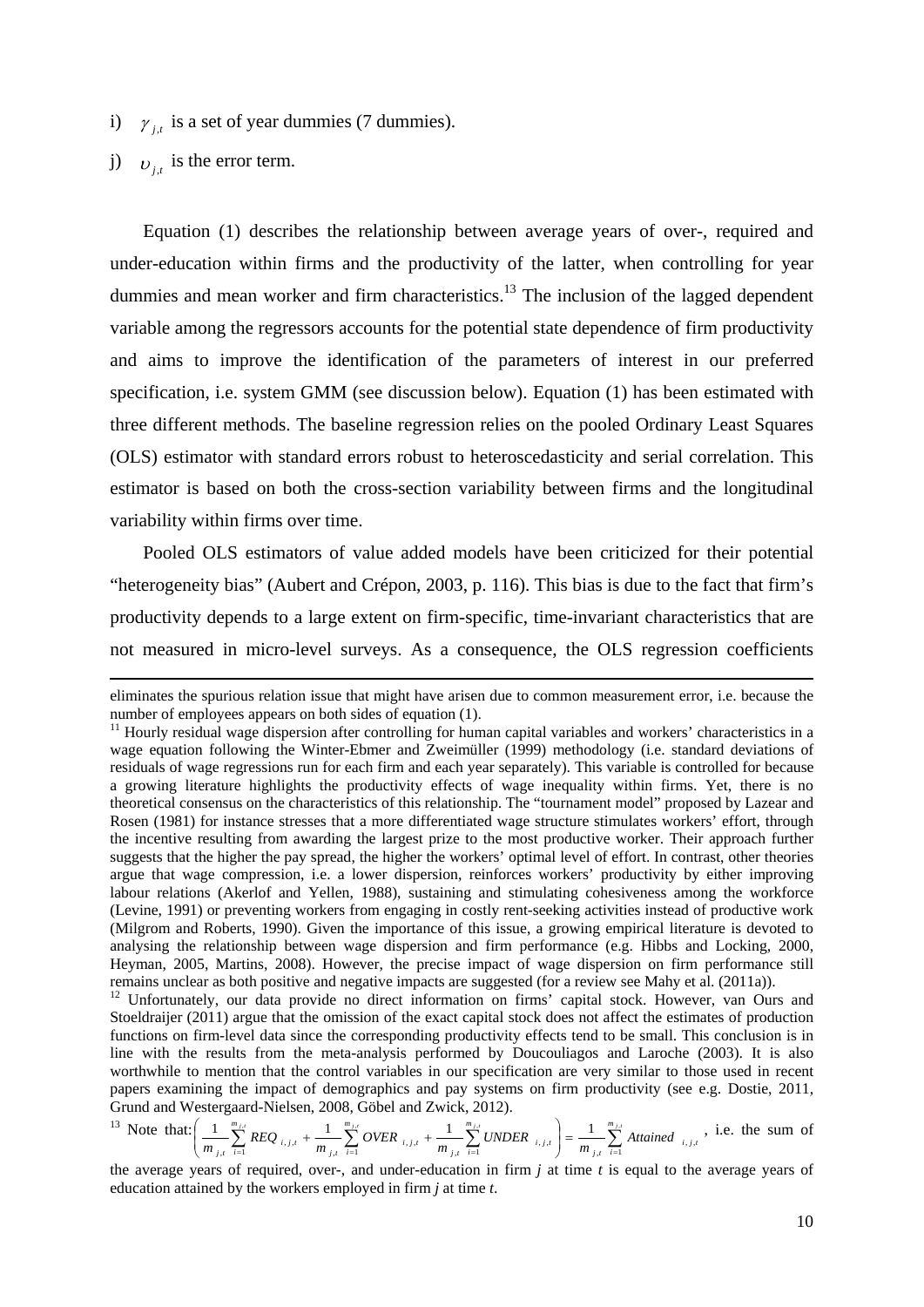associated to ORU variables are likely to be biased since unobserved firm characteristics may affect simultaneously the firm's level of value added and its workforce average level of educational mismatch. This is referred to as a problem of spurious correlation and could be caused by factors such as an advantageous location, firm-specific assets like the ownership of a patent or other firm idiosyncrasies. To account for the unobserved time-invariant heterogeneity of firms, we re-estimated equation (1) with a fixed effects estimator (and standard errors that are robust to heteroscedasticity and serial correlation within firms (Huber/White/sandwich estimate of variance)). A fixed effects model does not estimate the *level* of productivity of firm *i*, but the *change* in productivity. Time-invariant heterogeneity is by definition not linked to changes in productivity and therefore controlled for.

An additional problem to address is the potential simultaneity between firm productivity and educational mismatch. As highlighted by Gautier et al. (2002, p. 523), "employers might exploit cyclical downturns to improve the average skill level of their work force". To put it differently, there might be some cyclical 'crowding out', namely a process by which during recessions - because of excess labour supply – highly educated workers take the jobs that could be occupied by less educated ones. This assumption, supported empirically for certain countries including Belgium (Cockx and Dejemeppe, 2002, Dolado et al., 2000, Teulings and Koopmanschap, 1989), suggests that mean years of over-education within firms may increase as a result of a lower labour productivity (and *vice versa*). To control for this endogeneity issue, in addition to state dependence of firm productivity and the presence of firm fixed effects, we estimate equation (1) using the dynamic system Generalized Method of Moments (GMM) estimator proposed by Arellano and Bover (1995) and Blundell and Bond (1998).

This approach is standard in the literature regarding the productivity effects of labour heterogeneity (Göbel and Zwick, 2012, van Ours and Stoeldraijer, 2011). It boils down to estimate a system of two equations (one in level and one in first differences) simultaneously and to rely on 'internal instruments' to control for endogeneity. More precisely, ORU variables<sup>14</sup> in the differenced equation are instrumented by their lagged levels and ORU variables in the level equation are instrumented by their lagged differences. The implicit assumption is that changes (the level) in (of) productivity in one period, although possibly correlated with contemporaneous variations (levels) in (of) ORU variables, are (is) uncorrelated with lagged levels (differences) of the latter. Moreover, changes (levels) in (of) ORU variables are assumed to be reasonably correlated to their past levels (changes). One

 $14$  By 'ORU variables', we mean ORU variables and other endogenous input factors.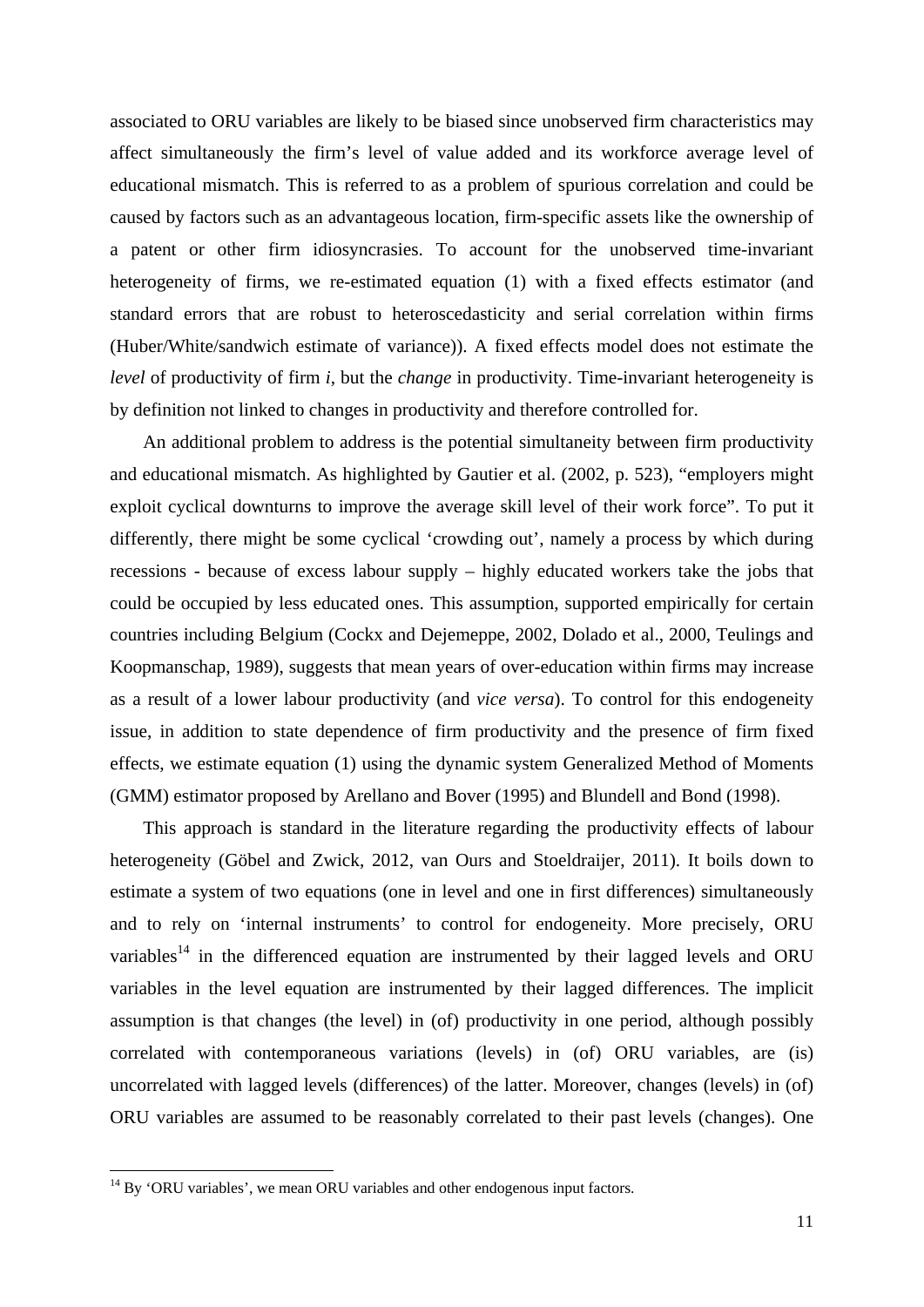advantage of system GMM is that time-invariant explanatory variables can be included among the regressors, while the latter typically disappear in difference GMM. Asymptotically, the inclusion of these variables does not affect the estimates of the other regressors because instruments in the level equation (i.e. lagged differences of ORU variables) are expected to be orthogonal to all time-invariant variables (Roodman, 2009).

In order to find the correctly specified model, we start with the moment conditions that require less assumptions and increase the number of instruments progressively (Göbel and Zwick, 2012). To examine the validity of additional instruments, we apply the Hansen (1982) test of over-identifying restrictions. In addition, Arellano-Bond's (1991) test for serial correlation (i.e. for second-order autocorrelation in the first differenced errors) is used to assess whether estimates are reliable. Practically, to maximize sample size, we choose the model with minimum number of lags that pass the Hansen and Arellano-Bond's tests.

The adoption of a dynamic specification is likely to improve the identification of the parameters of interest (even though the coefficient on the lagged dependent variable is not a central issue of the analysis). Indeed, as illustrated by Bond (2002), the use of a dynamic model is necessary to obtain consistent results when estimating a production function with serially correlated productivity shocks and explanatory variables that are correlated to these shocks. While serial correlation of productivity shocks may arise if e.g. "the effects from demand shocks are only partially captured by the industry-specific control variables" (Hempell, 2005), the responsiveness of input factors to productivity shocks may be explained by the above mentioned endogeneity issue. Interestingly, the inclusion of the lagged dependent variable in the OLS, fixed effects and system GMM specifications also provides an *ad hoc* test for the appropriateness of the latter. As outlined by Roodman (2009), this test consists in checking whether the regression coefficient on the lagged dependent variable obtained with system GMM falls between the OLS and fixed effects estimates.

In addition to pooled OLS, fixed effects and dynamic system GMM estimations, we carried out several robustness tests. More precisely, we examined the sensitivity of our results to alternative measures of over-, required and under-education that control for the age cohort of workers. We also investigated whether the effects of educational mismatch on firm productivity vary according to the age of over- and under-educated workers.15

<sup>&</sup>lt;sup>15</sup> In contrast to firms, workers cannot be followed over time in our data set. Hence, we are able to control for firms' but not for workers' fixed unobserved heterogeneity. Although workers' fixed effects are quantitatively important, recent papers suggest that the impact of educational mismatch on labour market outcomes is significant once the latter have been accounted for (Lamo and Messina, 2010, McGuinness and Sloane, 2011).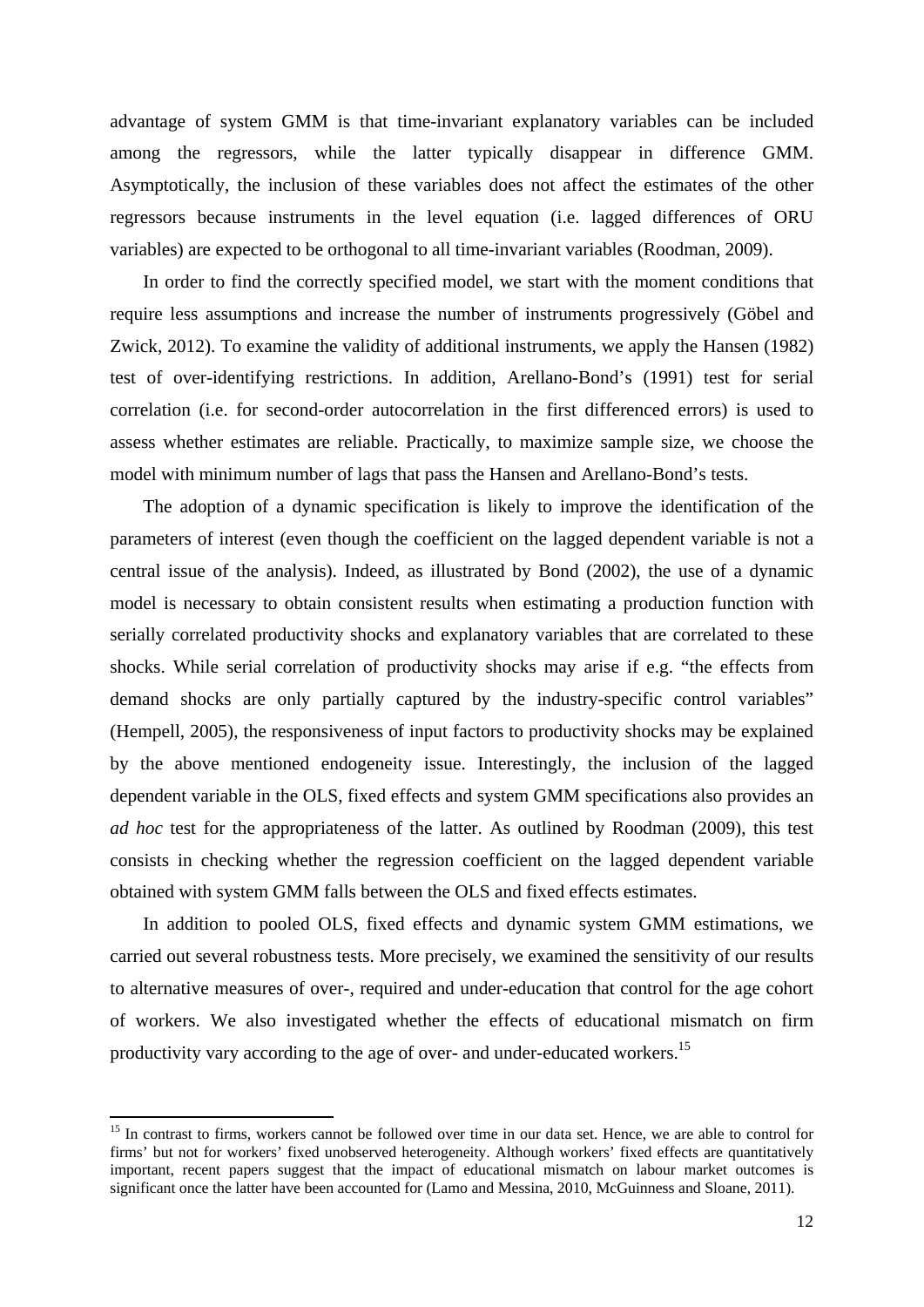#### **4. Data set and descriptive statistics**

Our empirical analysis is based on a combination of two large data sets covering the years 1999-2006. The first, carried out by Statistics Belgium, is the 'Structure of Earnings Survey' (SES). It covers all firms operating in Belgium that employ at least 10 workers and with economic activities within sections C to K of the NACE Rev. 1 nomenclature.<sup>16</sup> The survey contains a wealth of information, provided by the management of firms, both on the characteristics of the latter (e.g. sector of activity, number of workers, level of collective wage bargaining) and on the individuals working there (e.g. age, education, tenure, gross earnings, paid hours, sex, occupation).17 The SES provides no financial information. Therefore, it has been merged with a firm-level survey, the 'Structure of Business Survey' (SBS). The SBS, also conducted by Statistics Belgium, provides information on financial variables such as firm-level value added and gross operating surplus per worker. The coverage of the SBS differs from that of the SES in that it does not cover the whole financial sector (NACE J) but only Other Financial Intermediation (NACE 652) and Activities Auxiliary to Financial Intermediation (NACE 67). The merger of the SES and SBS datasets has been carried out by Statistics Belgium using firms' social security numbers.

A first point to consider for the econometric specification is that information in the SES refers to the month of October in each year, while data in the SBS are measured over entire calendar years, that is, over all months from January to December of each year. Hence, to

<sup>&</sup>lt;sup>16</sup> It thus covers the following sectors: i) mining and quarrying  $(C)$ , ii) manufacturing  $(D)$ , iii) electricity, gas and water supply (E), iv) construction (F), v) wholesale and retail trade, repair of motor vehicles, motorcycles and personal and household goods (G), vi) hotels and restaurants (H), vii) transport, storage and communication (I), viii) financial intermediation (J), and ix) real estate, renting and business activities (K).

<sup>&</sup>lt;sup>17</sup> The SES is a stratified sample. The stratification criteria refer respectively to the region (NUTS-groups), the principal economic activity (NACE-groups) and the size of the firm. The sample size in each stratum depends on the size of the firm. Sampling percentages of firms are respectively equal to 10, 50 and 100 percent when the number of workers is lower than 50, between 50 and 99, and above 100. Within a firm, sampling percentages of employees also depend on size. Sampling percentages of employees reach respectively 100, 50, 25, 14.3 and 10 percent when the number of workers is lower than 20, between 20 and 50, between 50 and 99, between 100 and 199, and between 200 and 299. Firms employing 300 workers or more have to report information for an absolute number of employees. This number ranges between 30 (for firms with between 300 and 349 workers) and 200 (for firms with 12,000 workers or more). To guarantee that firms report information on a representative sample of their workers, they are asked to follow a specific procedure. First, they have to rank their employees in alphabetical order. Next, Statistics Belgium gives them a random letter (e.g. the letter O) from which they have to start when reporting information on their employees (following the alphabetical order of workers' names in their list). If they reach the letter Z and still have to provide information on some of their employees, they have to continue from the letter A in their list. Moreover, firms that employ different categories of workers, namely managers, blue- and/or white-collar workers, have to set up a separate alphabetical list for each of these categories and to report information on a number of workers in these different groups that is proportional to their share in total firm employment. For example, a firm with 300 employees (namely, 60 managers, 180 white-collar workers and 60 blue-collar workers) will have to report information on 30 workers (namely, 6 managers, 18 white-collar workers and 6 blue-collar workers). For more details see Demunter (2000).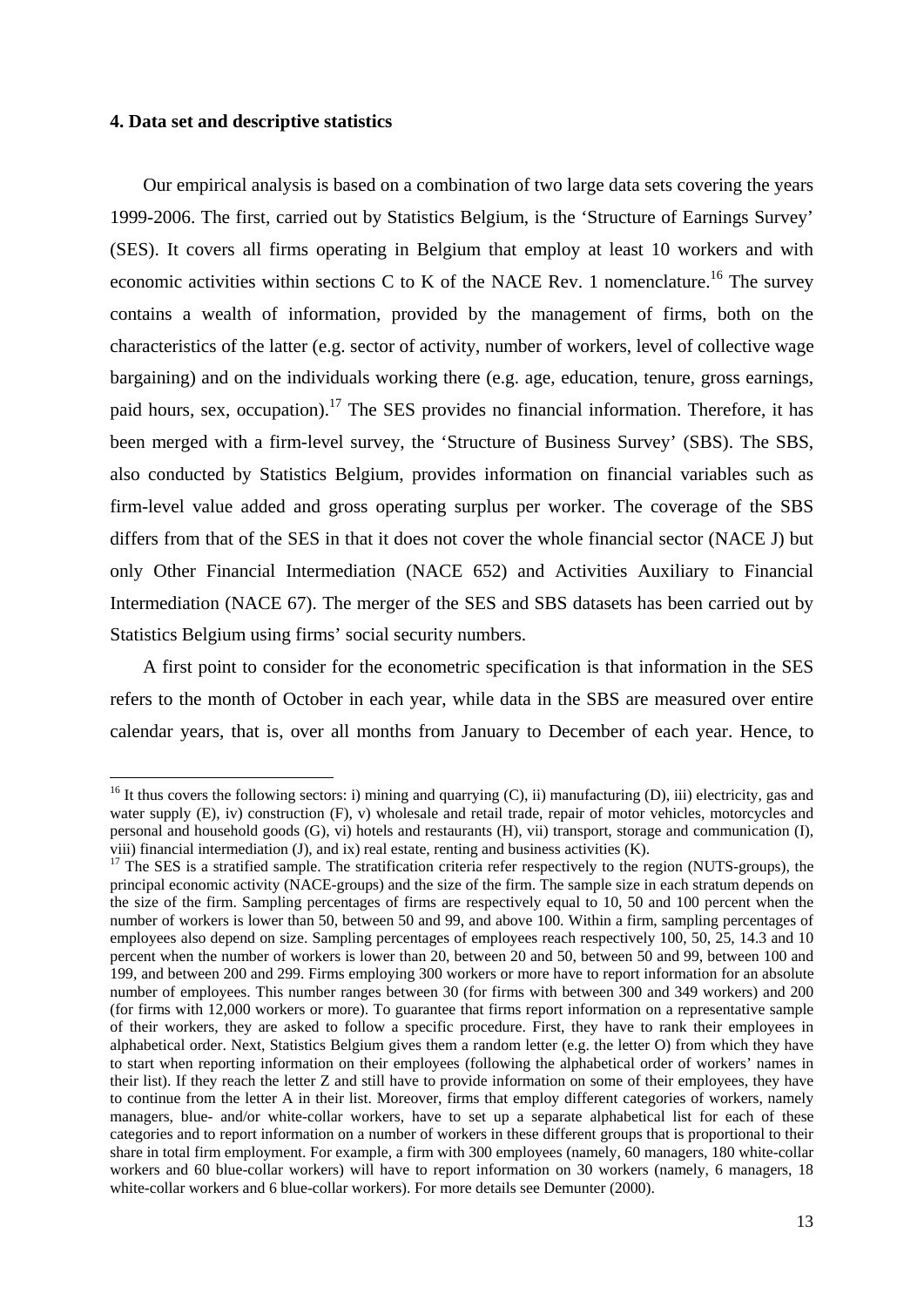avoid running a regression where information on the dependent variable precedes (to a large extent) the date on which the explanatory variables have been recorded, all explanatory variables in equation (1), except the lagged dependent variable, have been lagged by one year. In this way, information on educational mismatch relative to the month of October in year *t* is used to explain firm-level productivity in year  $t+1$ . This methodological choice (and the use of a dynamic model) restricts our sample to firms that are observed in at least two consecutive years. Moreover, it leads to the over-representation of medium-sized and large firms given that sampling percentages of firms in our data set increase with the size of the latter (see footnote 17). Next, we exclude workers and firms for which data are missing or inaccurate.<sup>18</sup> In order to guarantee that the required education is computed on a reasonable number of data points, we also eliminate occupations at the ISCO three-digit level with less than 10 observations.19 Finally, we drop firms with less than 10 observations, the reason for this being our use of average values at the firm level as control variables.<sup>20</sup>

Our final sample consists of an unbalanced panel of 8,954 firm-year-observations from 3,062 firms. It is representative of all medium-sized and large firms in the Belgian private sector, with the exception of large parts of the financial sector (NACE J) and the electricity, gas and water supply industry (NACE E).

#### [Insert Table 1]

Table 1 depicts the means and standard deviations of selected variables. It indicates that the mean number of required years of education at the firm-level is equal to  $11.77<sup>21</sup>$ . The corresponding proportion of over- and under-educated workers within firms stands respectively at around 23 and 28 percent. Put differently, the average years of over- and under-education within firms are respectively equal to 0.59 and -0.93. Moreover, we find that the average annual value added per worker is approximately equal to 89,800 EUR, around 27 percent of the workers within firms are women, 55 percent are blue collar, 76 percent are prime-age workers (i.e. between 30 and 49 years old), 38 percent have at least 10 years of tenure and 16 percent are part-timers (i.e. work less than 30 hours per week). On average,

 $18$  For instance, we eliminate a (very small) number of firms for which the recorded value added was negative.

<sup>&</sup>lt;sup>19</sup> We did some robustness tests by fixing the threshold respectively at 30, 50 and 80 observations. However, given that the number of data points per occupation at the ISCO three-digit level is quite large, these alternative thresholds have little effect on sample size and leave results (available on request) unaffected.

 $t^{20}$  This restriction is unlikely to affect our results as it leads to a very small drop in sample size.

 $21$  The average value of the mean required education within firms has increased from 11.28 to 12.23 years between 1999 and 2006. In contrast, the standard deviation of the mean required education has no particular trend. It fluctuates between 0.99 and 1.41 over the period 1999-2006.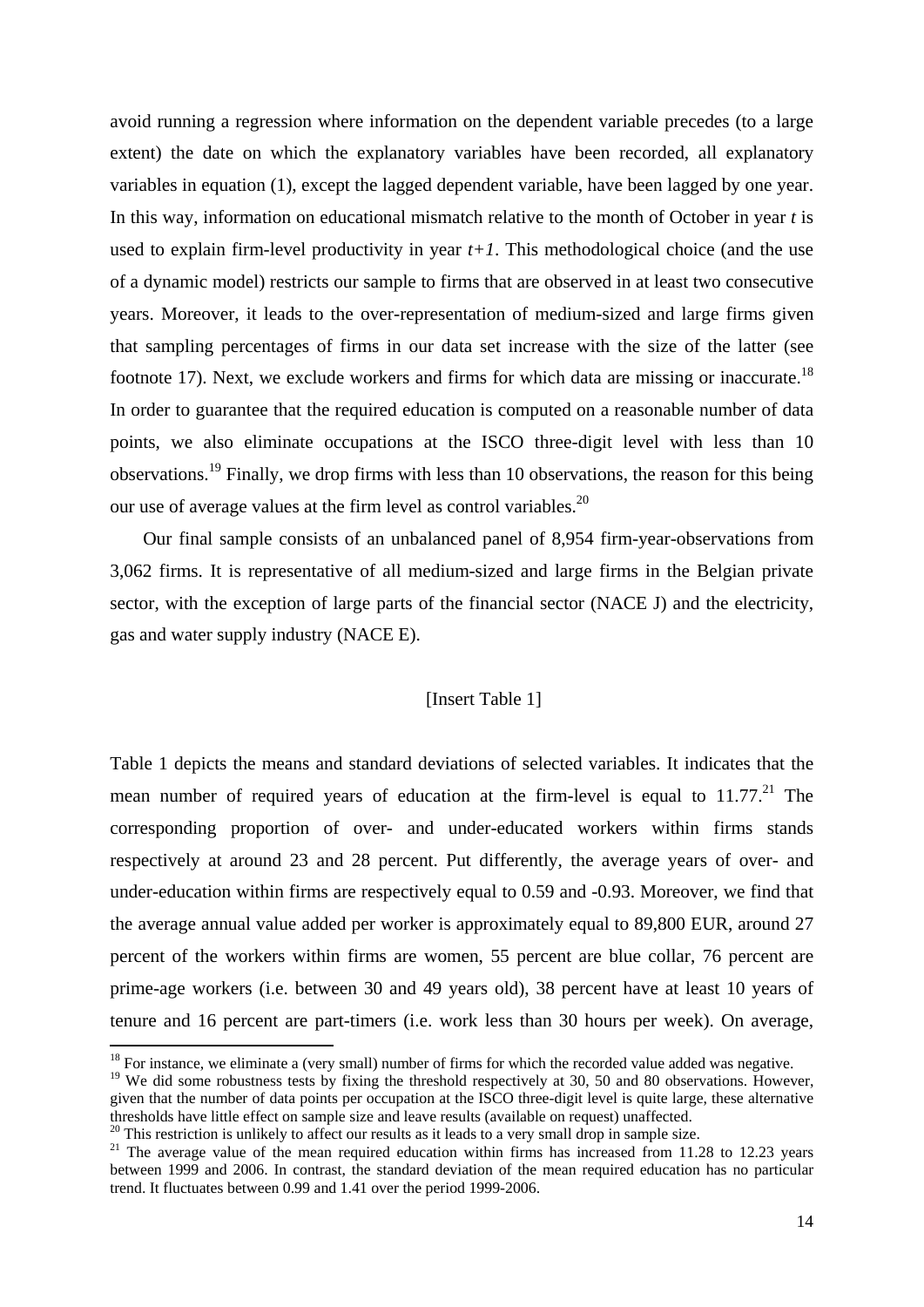firms employ 253 workers and they are essentially concentrated in the manufacturing sector (56 per cent), wholesale and retail trade, repair of motor vehicles, motorcycles and personal and household goods (12 percent), real estate, renting and business activities (12 percent), construction (9 percent) and transport, storage and communication (7 percent).

#### **5. Results**

#### *5.1. Benchmark specification*

We first estimated equation (1) by pooled OLS with standard errors that are robust to heteroscedasticity and serial correlation. As highlighted in section 4, explanatory variables have been lagged by one year to make sure that information on productivity does not precede information on educational mismatch. Results presented in the second column of Table 2 show that lagged productivity has a significant and positive impact on its contemporaneous value. Moreover, we find that an additional year of (average) required education within a firm has a positive and significant effect on firm productivity. The regression coefficient associated to required years education is equal to 0.017. This coefficient suggests that when the required level of education in a firm increases by one year<sup>22</sup>, the firm's productivity rises by 1.7% on average the year after. Regarding educational mismatch, we find that mean years of over-education exert a significant positive influence on firm productivity, while the reverse result is found for mean years of under-education.<sup>23</sup> Indeed, results indicate that firm's productivity rises (decreases) on average by 1.6% (0.9%) following a one unit increase in mean years of over-education (under-education) the year before.<sup>24</sup>

However, these results suffer from the fact that time-invariant unobserved workplace characteristics are not accounted for. Therefore, we re-estimated equation (1) with a fixed effects estimator. Results, presented in the third column of Table 2, show again that productivity depends significantly and positively on its lagged value. However, the

<sup>&</sup>lt;sup>22</sup> This may be the result of a change in: i) the occupational structure of the labour force within a firm, and/or ii) the occupational distribution of education across the entire economy.

<sup>&</sup>lt;sup>23</sup> By definition, mean years of under-education take negative values in our data set (see equation (1). Table 1 and Appendix 1). Therefore, a positive regression coefficient should be interpreted as follows: when mean years of under-education increase (decrease), i.e. become less (more) negative, productivity rises (drops).

<sup>&</sup>lt;sup>24</sup> The estimated parameters of our control variables (available upon request) are generally significant and correspond to the results reported in the literature. For instance, in line with Cataldi et al. (2011) or Göbel and Zwick (2012), they support the existence of a positive and hump-shaped relationship between workforce age and productivity. Moreover, as in Heyman (2005) or Mahy et al. (2011a,b), they show that intra-firm wage inequality stimulates firm performance. Yet, due to limited space, we do not discuss these results in greater detail.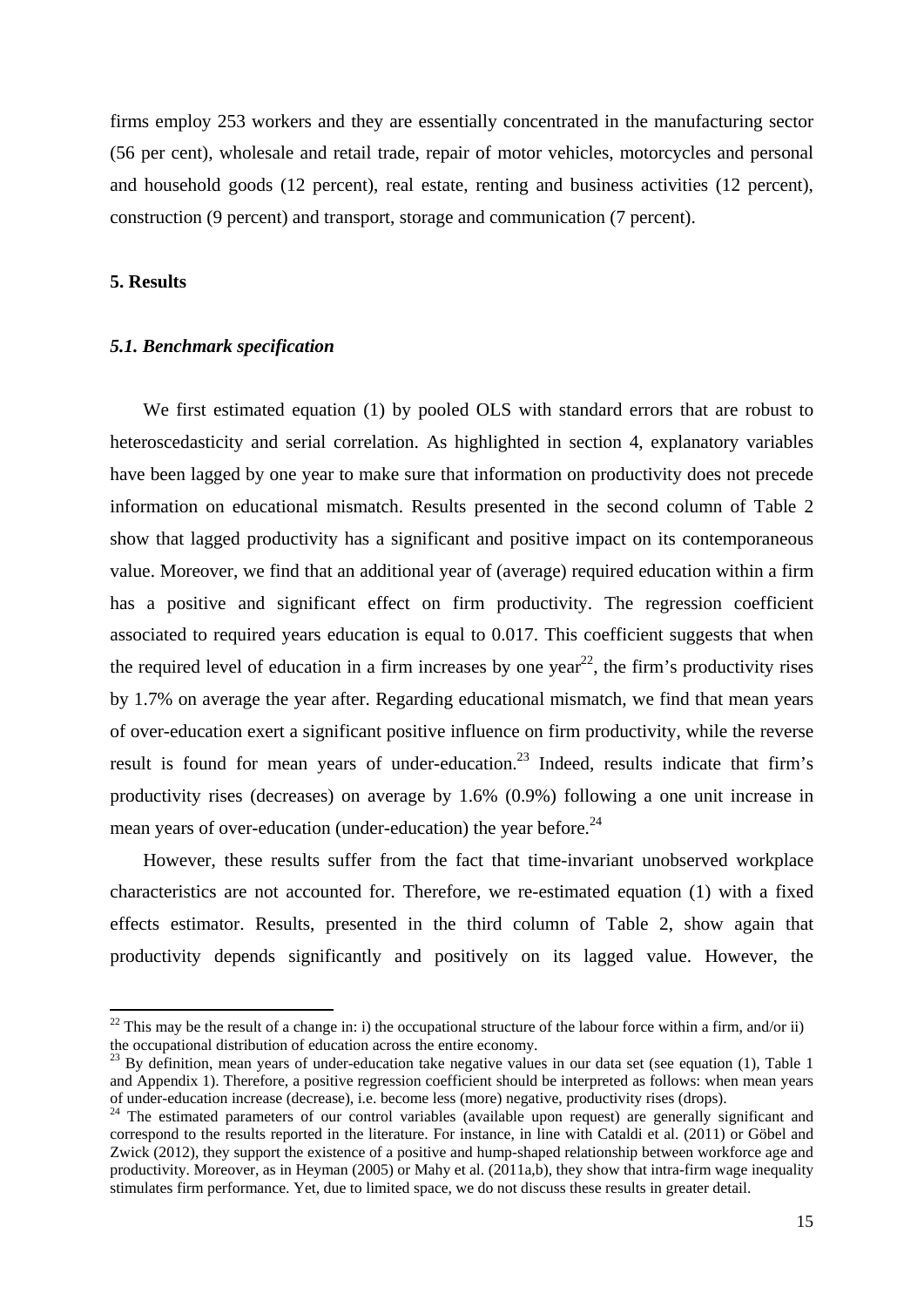corresponding elasticity drops from 0.819 to 0.152 after controlling for fixed effects. As regards the estimate for the required level of education, it decreases from 0.017 to 0.008 and becomes statistically insignificant (p-value  $= 0.13$ ). Coefficients on mean years of over- and under-education also turn out to be statistically insignificant when controlling for firm-level time-invariant heterogeneity.

Yet, these estimates are still inconsistent due to the endogeneity of ORU variables. To account for this issue (but also for state dependence of productivity and firm fixed effects), we re-estimate equation (1) using the dynamic system GMM estimator proposed by Arellano and Bover (1995) and Blundell and Bond (1998). Variables in the differenced equation are thus instrumented by their lagged levels and variables in the level equation are instrumented by their lagged differences. Time dummies are considered as exogenous and we use first and second lags of other explanatory variables as instruments. Results are presented in the last column of Table 2. To examine their reliability, we first apply the Hansen (1982) test of overidentifying restrictions and Arellano-Bond's (1991) test for second-order autocorrelation in the first differenced errors. As shown in Table 2, they respectively do not reject the null hypothesis of valid instruments and of no autocorrelation. As expected, we also find that current productivity is to a significant and important extent related to its past value. Interestingly, the coefficient on the lagged dependent variable falls between the OLS and fixed effects estimates. As outlined by Roodman (2009), this result supports the appropriateness of our dynamic system GMM specification. The regression coefficient on the average required years of education within firms is now significant at the 1% level and equal to 0.024. This value suggests that when the required level of education in a firm increases by one year, the following period the firm's productivity rises on average by 2.4 percent. Results regarding the productivity effects of educational mismatch are also somewhat different from those obtained with the fixed effects estimator. As in the OLS specification, they now indicate that over-education has a significant positive influence on firms' value added. More precisely, they show that firm's productivity increases on average by 3.5% following a one unit increase in mean years of over-education. The reverse result is found for under-education. However, the coefficient on this variable (equal to 0.012) is only significant at the 11% level.<sup>25</sup>

<sup>&</sup>lt;sup>25</sup> A standard *t*-test shows that the effects on productivity are not significantly different for an additional year of required and over-education  $(t = -0.86)$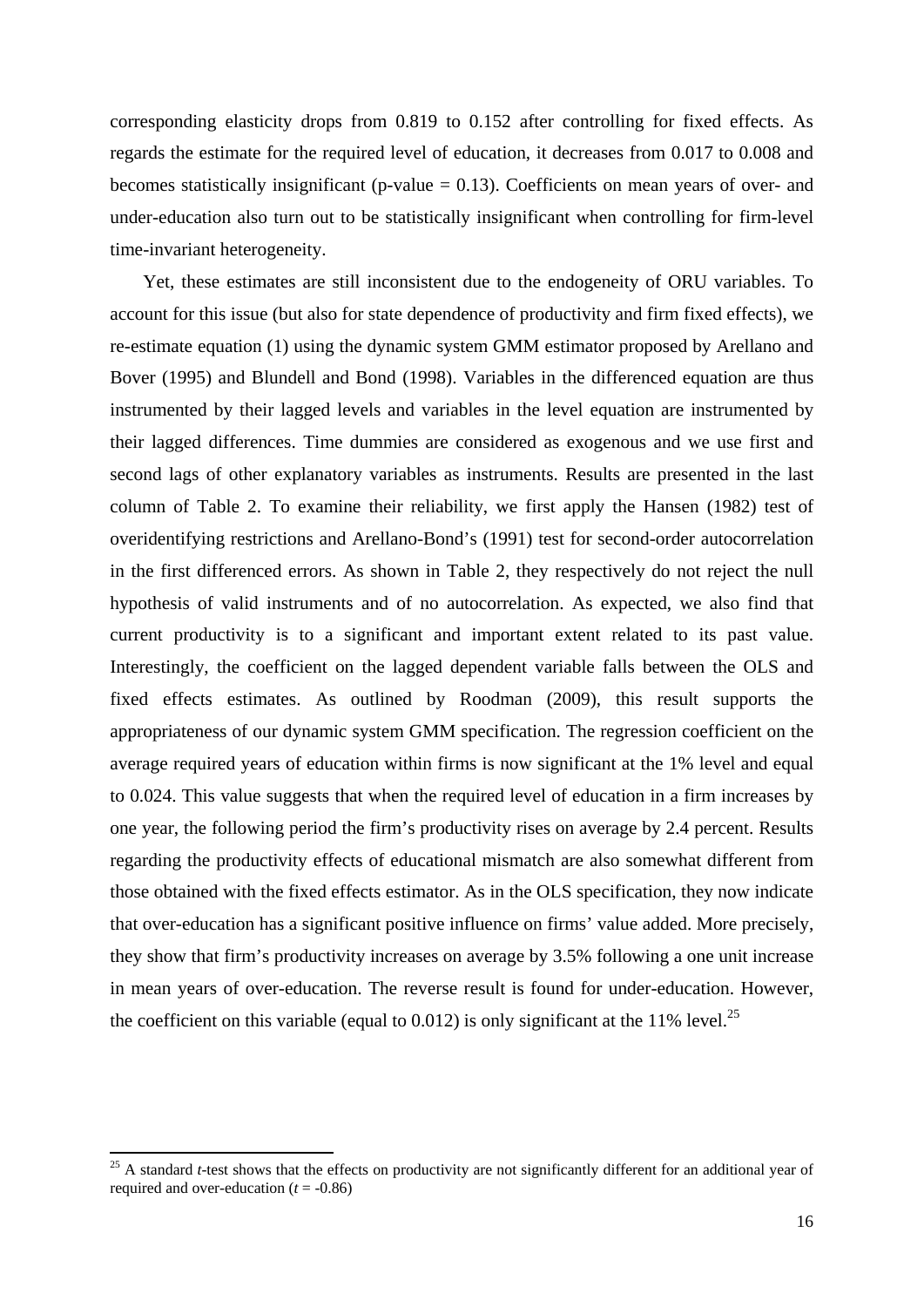#### *5.2. Controlling for the birth cohort of workers*

Although the results reported so far take into account a range of issues related to the measurement of productivity and required education, they could nevertheless be misleading given that our indicators of ORU do not control for the birth cohort of workers. Indeed, given that years of education have substantially increased over time and that labour market experience could be a substitute to formal education, it may be more appropriate to determine whether a worker is over- or under-educated by comparing his level of education with the mode of the education among workers of *a similar generation* employed in the same occupation. Put differently, given that education and workers' age (i.e. a proxy for labour market experience) are probably the best variables in our data set to evaluate skills, as a robustness test it is worth computing ORU variables for workers belonging to a similar age group (i.e. with similar experience).

Practically, we considered two age groups and fixed the threshold for young and older workers at 35 years. Next, we computed the required education separately for young and older workers and defined a worker as over-educated (under-educated) if his level of education is higher (lower) than that required for workers belonging to the same age group and occupation at the ISCO 3-dgit level. Finally, equation (1) has been re-formulated such that: i) the average of the years of required education in firm *j* at time *t* equals the employment weighted sum of the required years of education for all jobs occupied respectively by young and older workers in firm *j* at time *t*, and ii) the average of the years of over-education (under-education) in firm *j* at time *t* corresponds to the sum of the years of over-education among young and older workers in firm *j* at time *t*, divided by the total number of workers employed in firm *j* at time *t*. 26

This new specification has been estimated with the dynamic system GMM estimator, which controls for firm fixed effects, simultaneity issues and dynamics in adjustment process of firm productivity. Results are presented in the second column of Table  $3.^{27}$  To test their reliability, we applied the Hansen (1982) test of overidentifying restrictions and Arellano-Bond's (1991) test for second-order autocorrelation in the first differenced errors. As shown in Table 3, they support the consistency of our estimates. We also find that current productivity is to a significant and important extent related to its past value. As regards ORU

<sup>&</sup>lt;sup>26</sup> A more detailed description can be obtained from the authors.

 $27$  Descriptive statistics relative to the ORU variables that control for the birth cohort of workers are reported in Appendix 1.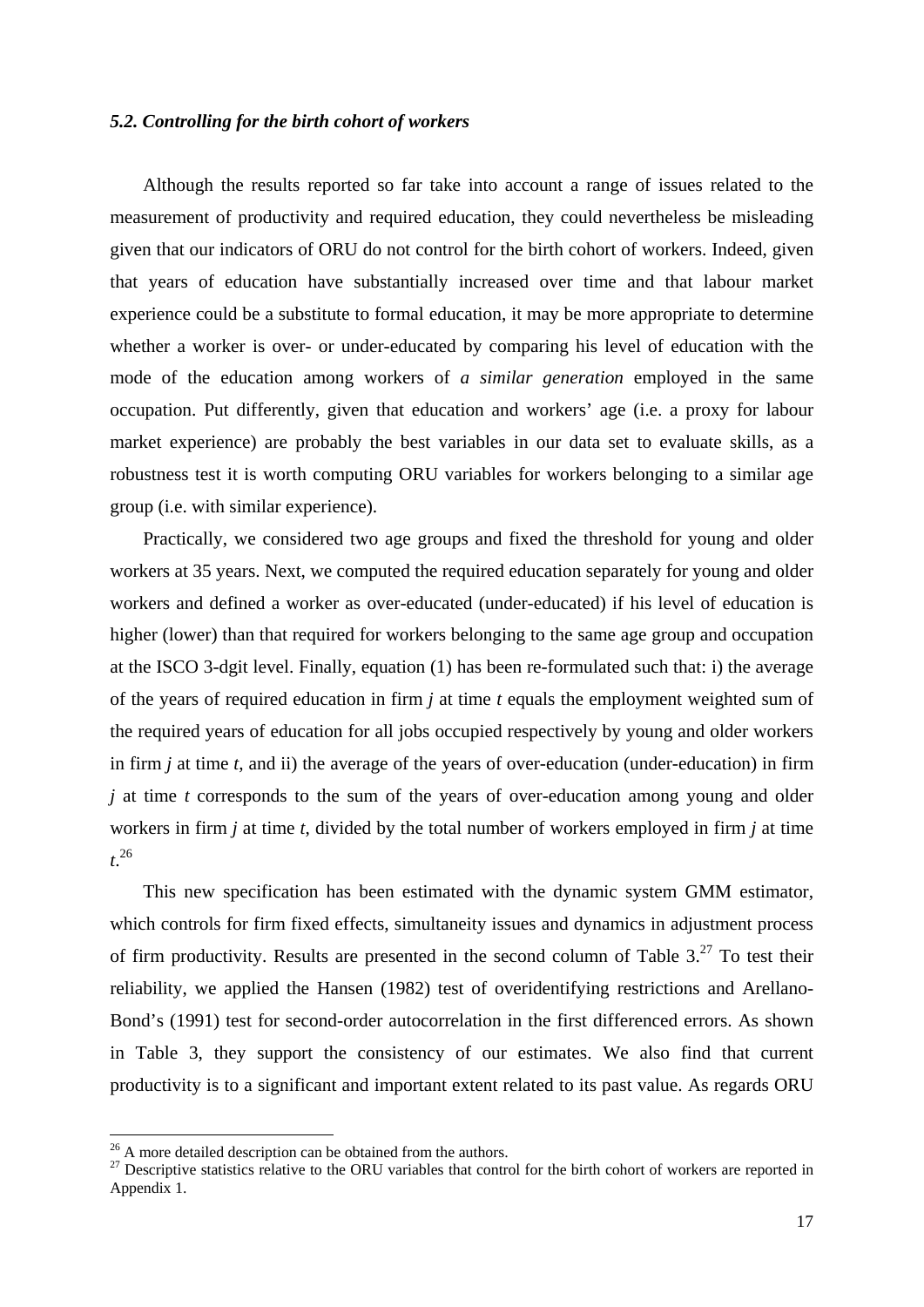variables, results again show that: i) productivity depends positively and significantly on average required years of education within firms, ii) mean years of over-education have a significant positive effect on firms' value added<sup>28</sup>, and iii) mean years of under-education have a negative but insignificant effect (p-value = 0.11) on firm productivity<sup>29</sup>. Also noteworthy is that the magnitude of the regression coefficients associated to the ORU variables are not very different from those obtained on the basis of equation (1). Overall, it thus appears that our conclusions regarding the impact of ORU variables on firm productivity remain unchanged after controlling for the birth cohort of workers.

#### *5.3. Results according to workers' age*

A complementary issue that deserves to be investigated is whether the effects of educational mismatch on firm productivity vary according to the age of over- and undereducated workers.

From a theoretical point of view, we may expect the relationship between educational mismatch and productivity to be more pronounced for younger workers given that our indicators of over- and under-education are more likely to represent a real mismatch in skills for new labour market entrants. Indeed, one could argue that older workers can more easily compensate their lack of formal schooling (that is their 'under-education') by additional work experience and training. Moreover, workers who do not possess the required education for their job and who are no able to catch up (through training and work experience) will probably have (or choose) to exercise a less demanding job (in the same company or elsewhere) as they get older. On the other hand, skills learned at school tend to depreciate and to become obsolete over time so that older workers are less likely to have skills in excess of those required for their job. A related point is that workers whose 'over-education' is really beneficial for firm productivity are more likely to get promoted and to exercise a job matching their skills as they grow older. Overall, these arguments suggest that older over- and under-educated workers are less likely to affect productivity than their younger counterparts.

However, these predictions may not be verified. Indeed, older under-educated workers could still exert a negative impact on firm productivity if labour market experience is an imperfect substitute to formal education and that undereducated workers who are not able to

<sup>&</sup>lt;sup>28</sup> A standard *t*-test again indicates that the impact on productivity of required and over-education is not statistically different  $(t = -0.78)$ 

 $29$  See footnote 23.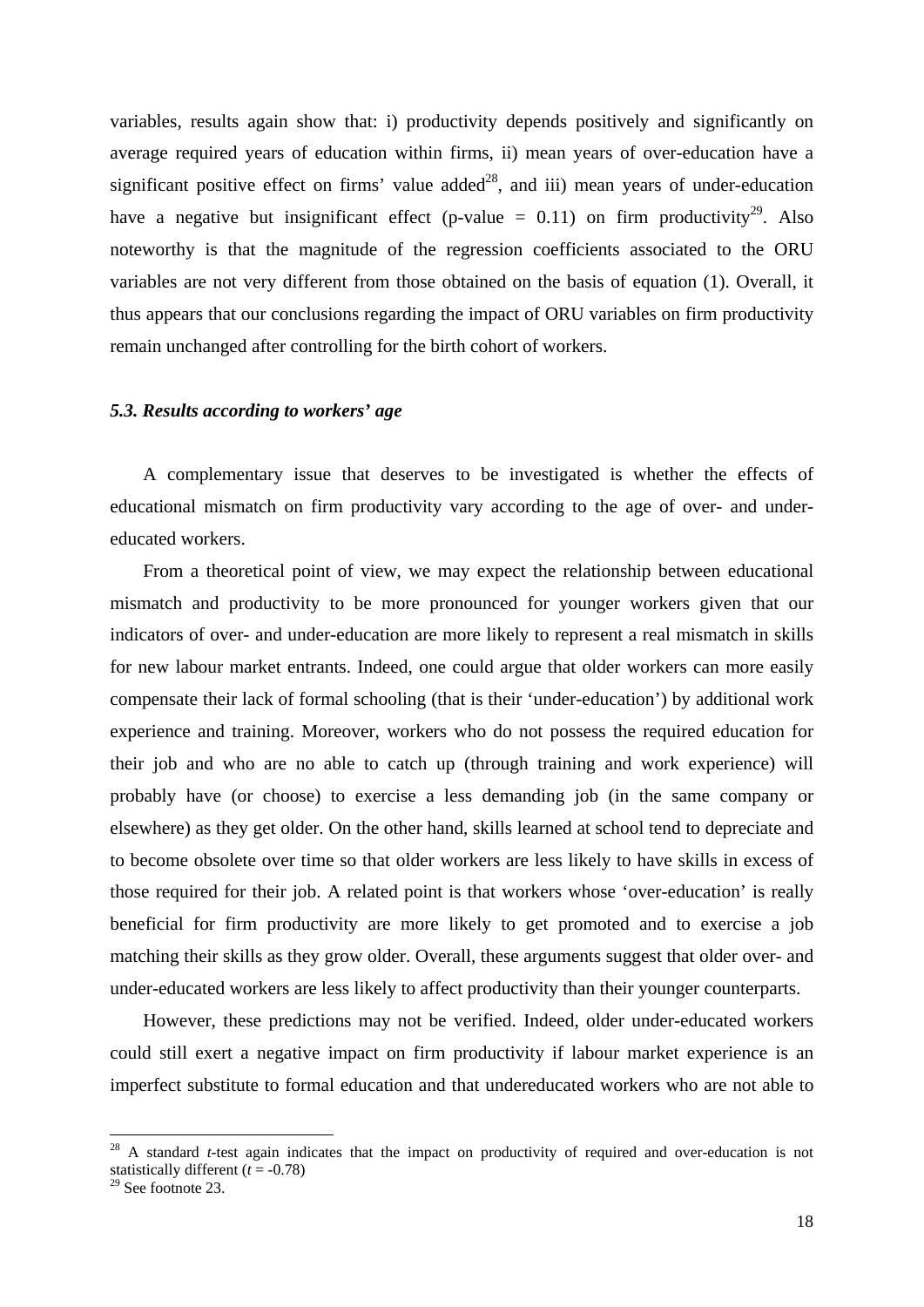catch up remain in their jobs. On the other hand, it is possible that over-educated workers have a higher level of competence all over their career. Over-educated workers could for instance persistently: i) be more creative and independent, ii) adapt easier to a changing environment, iii) learn new skills faster and iv) have more ability to perform complex tasks and to interact with colleagues than workers having just the required education for the job. As a result, the positive effect of over-education on firm productivity may not vanish as overeducated workers get older.

To test the impact of educational mismatch on productivity for young and older generations of workers, as shown in the online appendix, we included as explanatory variables in our benchmark equation (that does control for cohort effects) mean years of overand under-education respectively among young and older workers in each firm. Results obtained with the dynamic system GMM estimator are presented in the third column of Table 3. Statistical tests do not reject the null hypothesis of valid instruments and of no autocorrelation. Moreover, we find that lagged productivity has a significant positive impact on its current value. As regards ORU variables, results first show that when the required level of education in a firm increases by one year, the firm's productivity rises on average by 2.1% the year after. Secondly, they indicate that mean years of over-education – both among young and older workers – have a significant positive influence on the firm's value added. More precisely, firm's productivity is found to rise on average by respectively 3.1 and 2.7% following a one unit increase in mean years of over-education among young and older workers the year before. Finally, findings show that mean years of under-education among young workers are detrimental for firm productivity.<sup>30</sup> Indeed, an increase of one year in the incidence of under-education among young workers is found to decrease productivity on average by 3.5% one year later. By contrast, results reveal that years of under-education among older workers have no significant productivity effects.<sup>31</sup>

Standard *t*-statistics indicate that the effect on productivity is not statistically different for an additional year of required and over-education (both among young and older

<sup>30</sup> See footnote 23.

<sup>&</sup>lt;sup>31</sup> Verdugo and Verdugo (1989) have suggested to compute the required education for a job through the mean (instead of the mode) of the workers' attained educated within occupations. A worker is then defined as over- or under-educated if his level of education deviates at least by one standard deviation from the required level of education for his job. As a robustness test, we estimated our benchmark equation (controlling for cohort effects) using this alternative definition of over-, required and under-education. Results, based on the dynamic system GMM estimator (available on request) are very similar to those reported in Table 3. Yet, the coefficient on older over-educated workers now turns out to be insignificant. Given that the approach suggested by Verdugo and Verdugo (1989) has been (heavily) criticized in the economic literature (see e.g. Bauer, 2002; Leuven and Oosterbeek, 2011), we attach more importance to the results based on the mode of the education by occupation.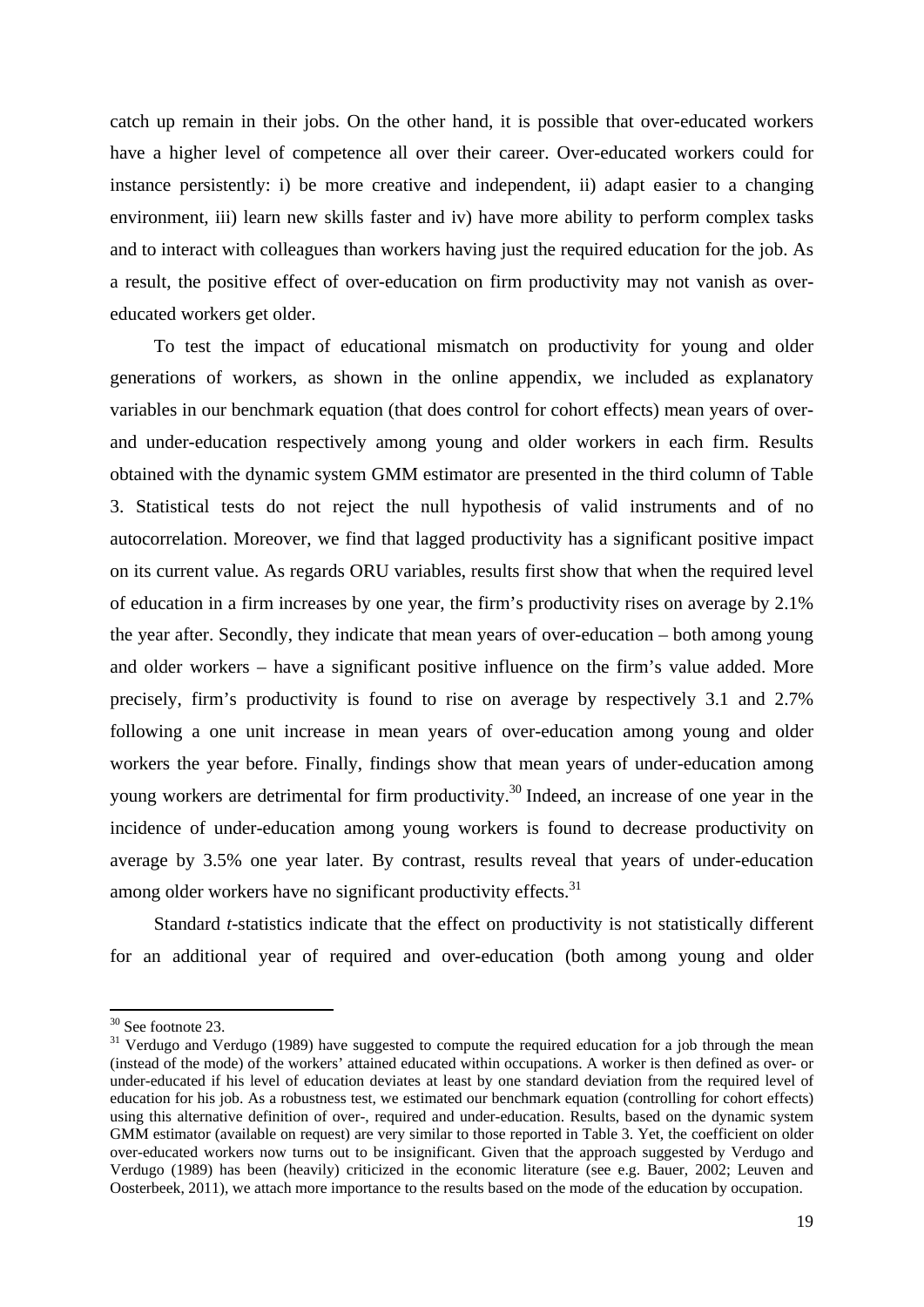workers).<sup>32</sup> Combining this result with the stylized fact that over-educated workers earn *ceteris paribus* less (more) than those who have the same attained education (than those who are doing the same job) but are correctly matched (McGuinness, 2006), one might expect that firms hiring proportionally more over-educated workers will be more profitable. To examine this issue, we re-estimated our benchmark equation (controlling for cohort effects) with the dynamic system GMM estimator using as dependent variable firm profitability, i.e. the gross operating surplus per worker. This variable is equal to the difference between the firm's value added at factor costs and personnel expenses (including employee social security contributions) divided by the total number of workers employed in the firm. Results, presented in Appendix 2, show that lagged profitability has a significant positive impact on its current value. In contrast, over-, required and under-education variables are not found to have any significant effect on firm profitability (even when over- and under-education variables are split according to workers' age). Although caution is required due to possible measurement errors in profits, results do not seem to support the hypothesis that firm's profitability depends positively on mean years of over-education. Findings rather suggest that the positive impact of over-education on productivity is neutralized by a comparable upward effect on wages, so that in the end profits remain unchanged. Moreover, results appear compatible with the idea that the negative impact of young under-educated workers on firm productivity is counterbalanced by a wage penalty for those workers so that profits are unaffected.

#### **6. Discussion and conclusion**

This paper is a first attempt at measuring the direct impact of educational mismatch on firm productivity. It also adds to previous research by examining whether the consequences of educational mismatch on firm productivity vary according to the age of over- and undereducated workers. From a methodological point of view, we relied on an ORU (Over-, Required and Under-education) specification that has been aggregated at the level of the firm; we used as dependent variable the average firm-level value added per worker and we applied the dynamic system GMM estimator to representative linked employer-employee panel data for Belgium covering the years 1999-2006. We thus examined how mean years of over- and under-education (among young and older workers) within firms affect the productivity of the latter, conditional on mean years of required education.

 $32$  The coefficient on under-education among young workers is also not statistically different from that on required education  $(t = -0.87)$ .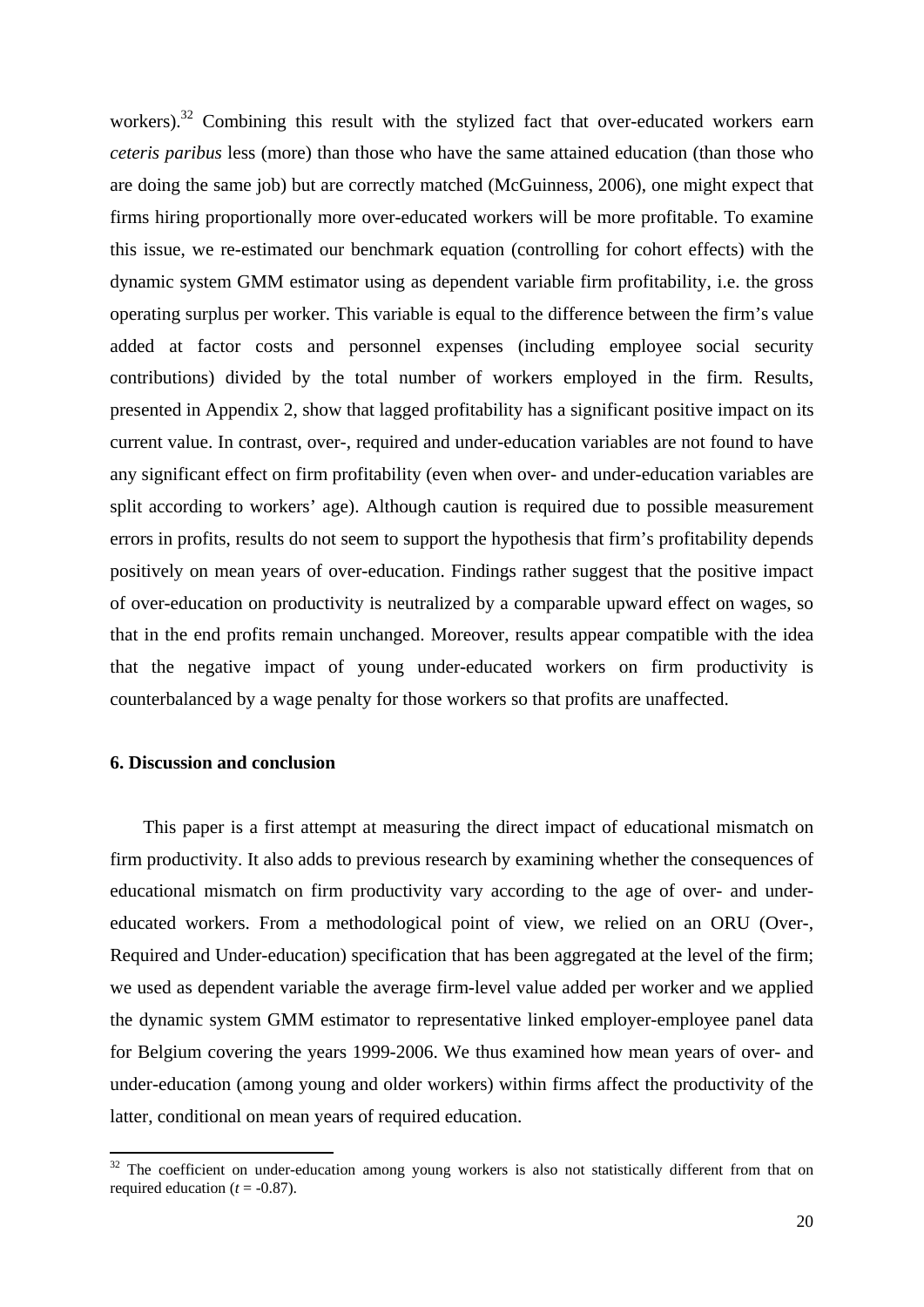Controlling for simultaneity issues, time-invariant unobserved workplace characteristics, cohort effects and dynamics in the adjustment process of productivity, we find that: i) a higher level of required education exerts a significantly positive influence on firm productivity, ii) additional years of over-education (both among young and older workers) are beneficial for firm productivity, and iii) additional years of under-education (among young workers) are detrimental for firm productivity.

These results suggest that: i) over-educated workers are more productive all over their career due to additional skills and capabilities acquired through schooling, and ii) undereducated workers either succeed to compensate their lack of productivity by additional work experience and training or end up in less demanding jobs as they get older. Our results can also easily be reconciled with the literature on the wage effects of educational mismatch. Indeed, they tend to support the hypothesis that over-educated (young under-educated) workers earn more (less) than those who have just the required education for the job because they are more (less) productive than the latter. On the contrary, our results do not support the hypothesis that over-educated workers are less productive because of frustration and a lower degree of job satisfaction. We may not exclude that, for a given job, educational mismatch may lead to less job satisfaction and worse correlated workers' attitudes and behaviours. However, it appears that the *net* effect of over-education on productivity is significant and positive. This finding is not surprising given that: i) estimates of the satisfaction-performance correlation reach at most 30 percent (e.g. Judge et al., 2001), ii) the literature regarding the impact of ORU on job satisfaction provides mixed results (e.g. Büchel, 2002, Hersch, 1991, Tsang et al., 1991, Verhaest and Omey, 2006), and iii) educational mismatch is likely to affect productivity through other channels than job satisfaction (and correlated workers' attitudes and behaviours), e.g. following human capital or assignment theories (Becker, 1964, Sattinger, 1993), it could be argued that a lower degree of job satisfaction might be compensated by additional skills and capabilities acquired in school so that the net effect of over-education on productivity might be positive (as suggested by our results).

A better understanding of the influence of workers' fixed unobserved characteristics on productivity is an important question for future research. It would also be interesting to test the stability of our results using: i) ORU variables that are computed on the basis of job analysis or worker self-assessment approaches, or ii) panel data covering a larger number of years. Yet, at the moment these robustness tests cannot be performed for the Belgian economy given data limitations.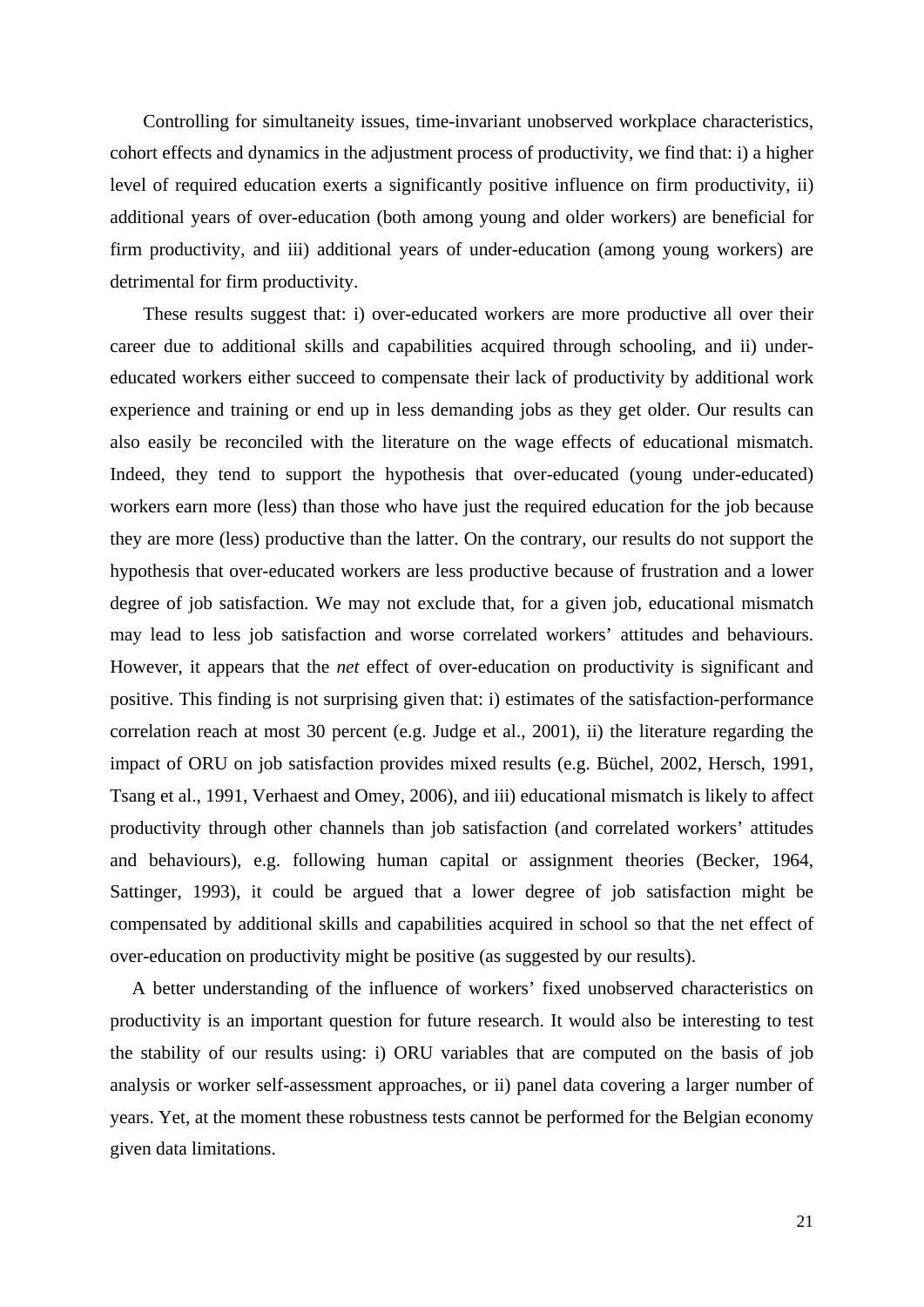#### **Acknowledgements**

We are most grateful to Statistics Belgium for giving access to the data. We also would like to thank Mahmood Araï, Philip du Caju, Fredrik Heyman, Kostas Mavromaras, Seamus McGuiness, Peter Sloane and Ilan Tojerow for useful comments on an earlier version of this paper. Funding for this research was provided by the Belgian Federal Government - SPP Politique scientifique, programme "Société et Avenir", *Employment, wage discrimination and poverty,* research contract TA/00/046/EDIPO. All remaining errors are the authors' responsibility.

#### **References**

- Ahn, J., Moon, S., & Lee, Y. (2001). Mismatch and job satisfaction of Korean workers. Paper presented at the 2001 joint conference of the Asian consumer and family economics association and the China consumer economics research association, July 4-6, 2001, Shijiazhuang, China.
- Akerlof, G., &Yellen, J. (1988). Fairness and unemployment. *American Economic Review, Papers and Proceedings*, *78* (2), 44-49.
- Allen, J., & van der Velden, R. (2001). Educational mismatches versus skill mismatches: effects on wages, job satisfaction, and on-the-job search. *Oxford Economic Papers*, *53* (3), 434-452.
- Arellano, M., & Bond, O. (1991). Some tests of specification for panel data: Monte Carlo evidence and an application to employment equations. *Review of Economic Studies*, *58* (2), 277-297.
- Arellano, M., & Bover, O. (1995). Another look at the instrumental variable estimation of error-components models. *Journal of Econometrics*, *68* (1), 29-51.
- Battu, H., Belfield, C., & Sloane, P. (2000). How well can we measure graduate overeducation and its effects? *National Institute Economic Review*, *171* (1), 82-93.
- Battu, H., Seaman, P., & Sloane, P. (1999). Overeducation, undereducation and the British labour market. *Applied Economics*, *31* (11), 1437-1453.
- Bauer, T. (2002). Educational mismatch and wages: a panel analysis. *Economics of Education Review*, *21* (3), 221-229.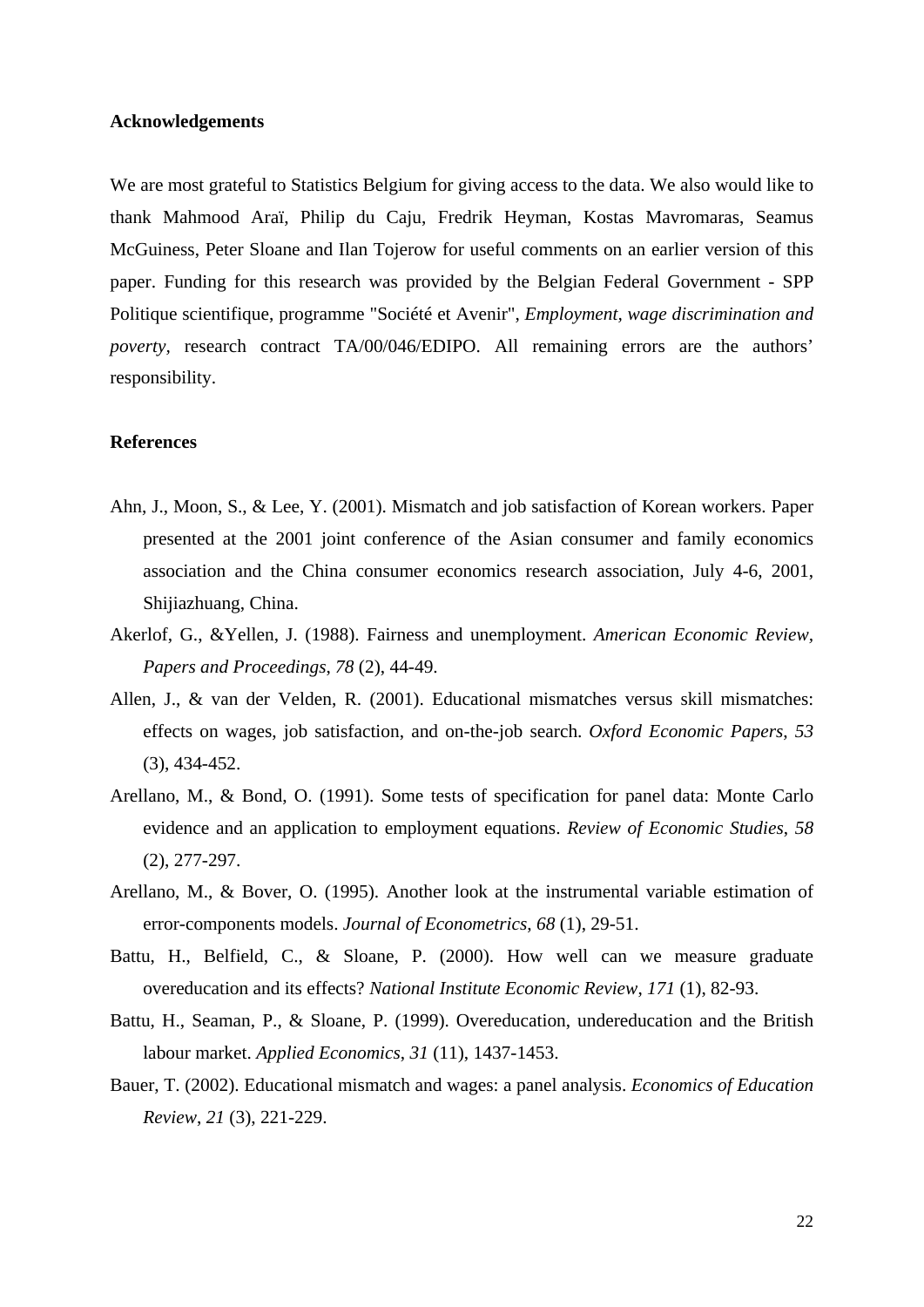- Bayard, K., Hellerstein, J., Neumark, D., & Troske K. (2003). New evidence on sex segregation and sex differences in wages from matched employer-employee data. *Journal of Labor Economics*, *21* (4), 887-922.
- Becker, G. (1964). *Human capital*. New York, National Bureau of Economic Research.
- Blanchflower, D., & Bryson, A. (2010). The wage impact of trade unions in the UK public and private sectors. *Economica*, *77* (305), 92-109.
- Blundell, R., & Bond, S. (1998). Initial conditions and moment restrictions in dynamic panel data models. *Journal of Econometrics*, *87* (1), 115-143.
- Bond, S. (2002). Dynamic panel data models: a guide to micro data methods and practice. *Portuguese Economic Journal*, *1* (2), 141-162.
- Büchel, F. (2002). The effects of overeducation on productivity in Germany the firms' viewpoint. *Economics of Education Review*, *21* (3), 263-275.
- Büchel, F., & Mertens, A. (2004). Overeducation, undereducation, and the theory of career mobility. *Applied Economics*, *36* (8), 803-816.
- Cahuc, P., & Zylberberg, A. (2004). *Labor economics*. Cambridge (Ma.), MIT Press.
- Cataldi, A., Kampelmann, S., & Rycx, F. (2011). Productivity-wage gaps among age groups: does the ICT environment matter? *De Economist*, *159* (2), 193-22.
- Chevalier, A. (2003). Measuring over-education. *Economica*, *70* (279), 509-531.
- Chevalier, A., Harmon, C., Walker, I., & Zhu, Y. (2004). Does education raise productivity, or just reflect it? *Economic Journal*, *114* (499), F499-F517.
- Cockx, B., & Dejemeppe, M. (2002). Do the higher educated unemployed crowd out the lower educated ones in a competition for jobs? IZA Discussion Paper, 541.
- Demunter, C. (2000). Structure and distribution of earnings survey: analysis 1995. Statistics Belgium Working Paper.
- Dolado, J., Felgueroso, F., & Jimeno, J. (2000). Youth labour markets in Spain: education, training, and crowding-out. *European Economic Review*, *44* (4-6), 943-956.
- Dolton, P., & Silles, M. (2008). The effects of over-education on earnings in the graduate labour market. *Economics of Education Review*, *27* (2), 125-139.
- Dolton, P., & Vignoles, A. (2000). The incidence and effects of overeducation in the U.K. graduate labour market. *Economics of Education Review*, *19* (2), 179-198.
- Dostie, B. (2011). Wages, productivity and ageing. *De Economist*, *159* (2), 139-158.
- Doucouliagos, C., & Laroche, P. (2003). What do unions do to productivity? A meta-analysis. *Industrial Relations*, *42* (4), 650-691.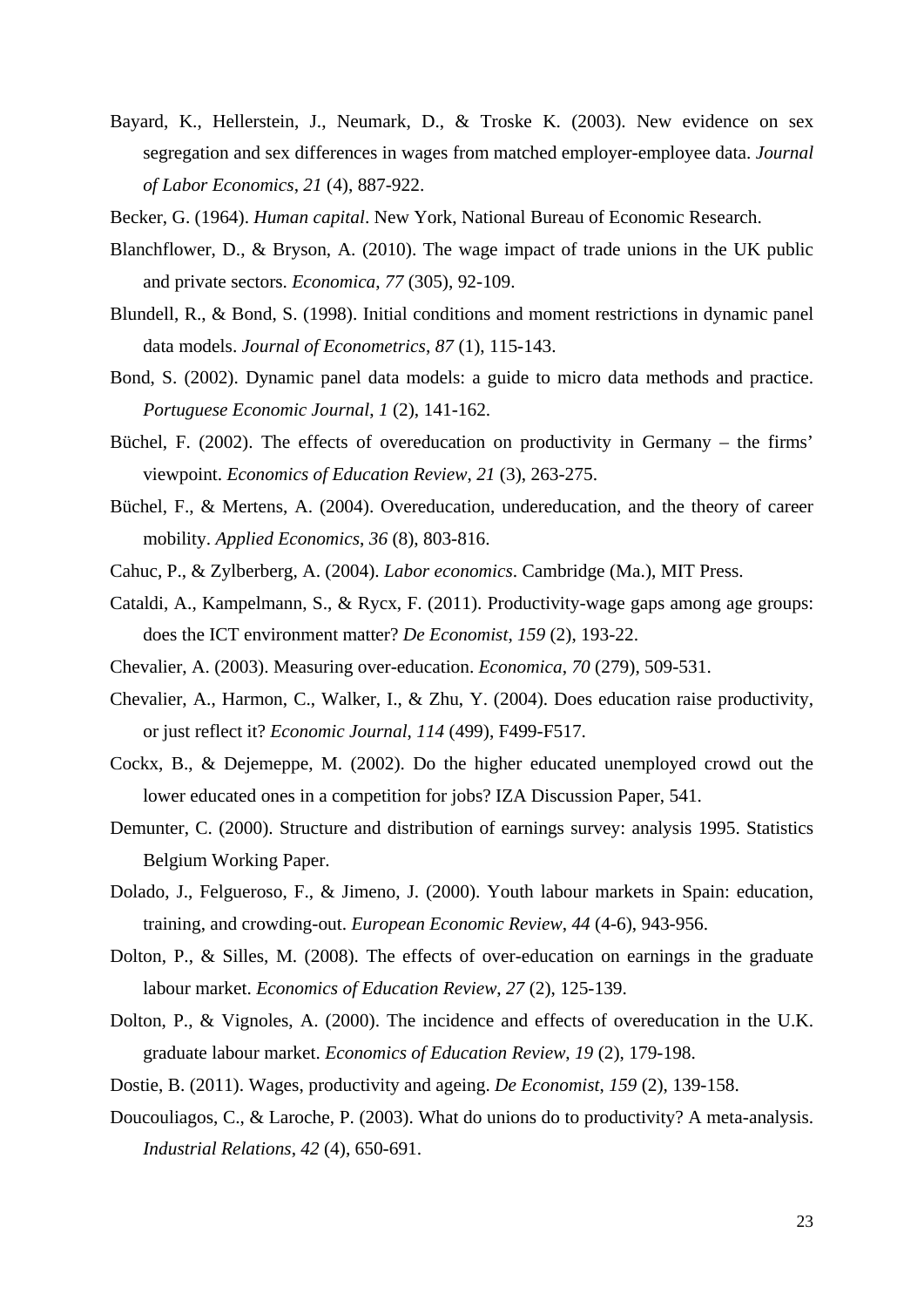- du Caju, P., Rycx, F., & Tojerow, I. (2011). Inter-industry wage differentials: how much does rent-sharing matter? *The Manchester School*, *79* (4), 691-717.
- Duncan, G., & Hoffman, S. (1981). The incidence and wage effects of overeducation. *Economics of Education Review*, *1* (1), 75-86.
- Feldman, D., & Turnley, W. (1995). Underemployment among recent business college graduates. *Journal of Organizational Behavior*, *16* (6), 691-706.
- Freeman, R. (1976). *The overeducated American*. New York, Academic Press.
- Frenette, M. (2004). The overqualified Canadian graduate: the role of the academic program in the incidence, persistence, and economics return to overqualification. *Economics of Education Review*, *23* (1), 29-45.
- Gautier, P., van den Berg, G., van Ours, J., & Ridder, G. (2002). Worker turnover at the firm level and crowding out of lower educated workers. *European Economic Review*, *46* (3), 523-538.
- Göbel, C., & Zwick, T. (2012). Age and productivity: sector differences. *De Economist*, *160* (1), 35-57.
- Groot, W. (1996). The incidence of, and return to overeducation in the UK. *Applied Economics*, *28* (10), 1345-1350.
- Groot, W., & Maassen van den Brink, H. (2000). Overeducation in the labor market: a metaanalysis. *Economics of Education Review*, *19* (2), 149-158.
- Groot, W., & Oosterbeek, H. (1994). Earnings effects of different components of schooling: human capital versus screening. *Review of Economics and Statistics*, *76* (2), 317-321.
- Grund, C., & Westergaard-Nielsen, N. (2008). The dispersion of employees' wage increases and firm performance. *Industrial and Labor Relations Review*, *61* (4), 485-501.
- Hansen, L. (1982). Large sample properties of generalized method of moments estimators. *Econometrica*, *50* (4), 1029-1054.
- Hartog, J. (2000). Over-education and earnings: where are we, where should we go? *Economics of Education Review*, *19* (2), 131-147.
- Hempell, T. (2005). What's spurious? What's real? Measuring the productivity impacts of ICT at the firm level. *Empirical Economics*, 30 (2), 427-464.
- Hersch, J. (1991). Education mismatch and job mismatch. *Review of Economics and Statistics*, *73* (1), 140-144.
- Heyman, F. (2005). Pay inequality and firm performance: evidence from matched employeremployee data. *Applied Economics*, *37* (11), 1313-1327.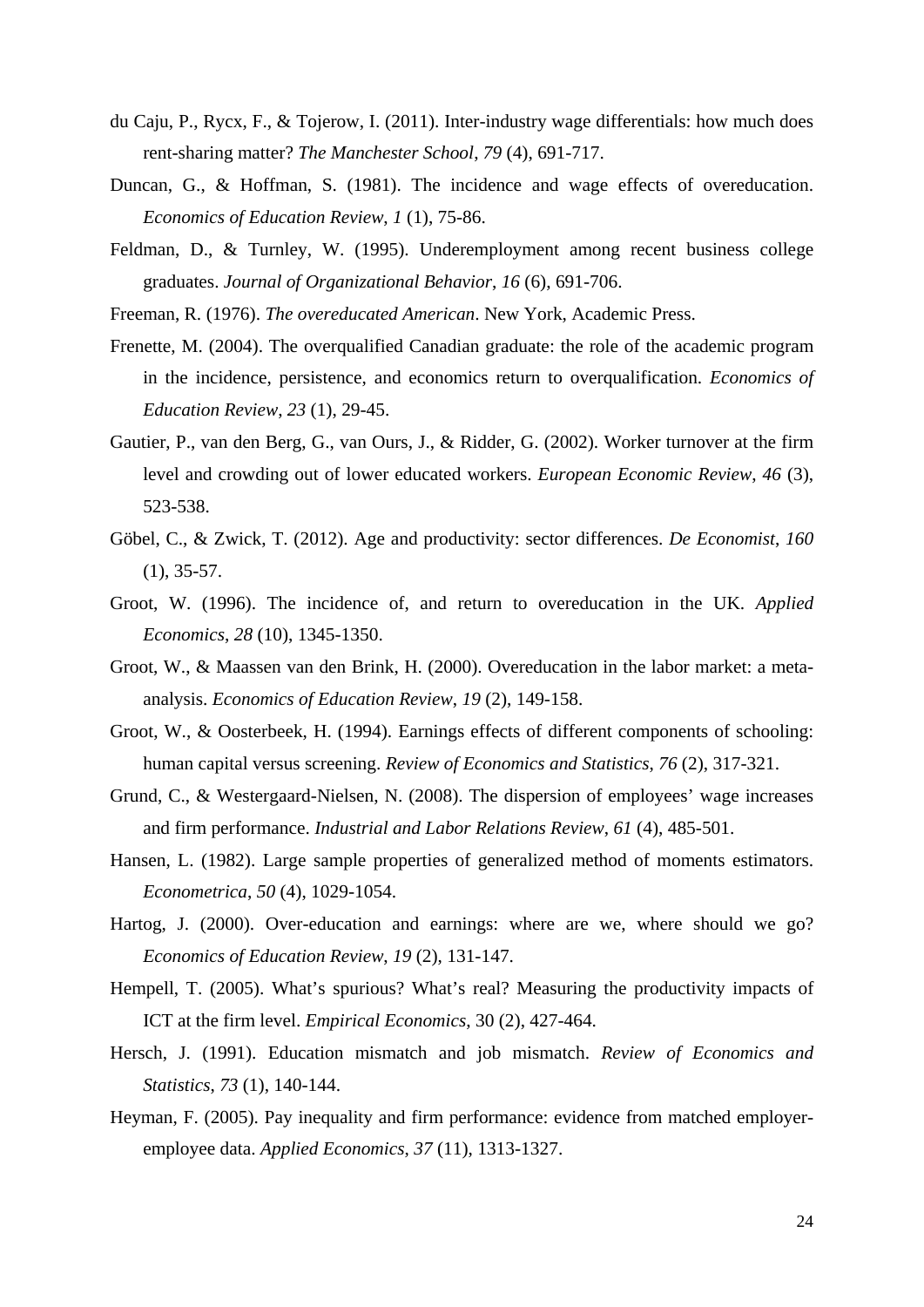- Hibbs, D., & Locking, H. (2000). Wage dispersion and productive efficiency: evidence for Sweden. *Journal of Labor Economics*, *18* (4), 755-782.
- Iaffaldano, M., & Muchinsky, P. (1985). Job satisfaction and job performance: a metaanalysis. *Psychological Bulletin*, *97* (2), 251-273.
- Judge, T., Thoresen, C., Bono, J., & Patton, G. (2001). The job satisfaction job performance relationship: a qualitative and quantitative review. *Psychological Bulletin*, *127* (3), 367- 407.
- Kahn, L., & Morrow, P. (1991). Objective and subjective underemployment relationships to job satisfaction. *Journal of Business Research*, *22* (3), 211-218.
- King, W., & Hautaluoma, J. (1987). Comparison of job satisfaction, life satisfaction, and performance of overeducated and other workers. *Journal of Social Psychology*, *127* (5), 421-433.
- Korpi, T., & Tahlin, M. (2009). Educational mismatch, wages, and the wage growth: overeducation in Sweden, 1974-2000. *Labour Economics*, *16* (2), 183-193.
- Lamo, A., & Messina, J. (2010). Formal education, mismatch and wages after transition: assessing the impact of unobserved heterogeneity using matching estimators. *Economics of Education Review*, *29* (6), 1086-1099.
- Lazear, E., & Rosen, S. (1981). Rank-order tournaments as optimum labor contracts. *Journal of Political Economy*, *89* (5), 841-864.
- Levine, D. (1991). Cohesiveness, productivity and wage dispersion. *Journal of Economic Behavior and Organization*, *15* (2), 237-255.
- Leuven, E., & Oosterbeek, H. (2011). Overeducation and mismatch in the labor market. IZA Discussion Paper, 5523 (Bonn).
- Mahy, B., Volral, M., & Rycx, F. (2011a). Does wage dispersion make all firms productive? *Scottish Journal of Political Economy*, *58* (4), 455-489.
- Mahy, B., Volral, M., & Rycx, F. (2011b). Wage dispersion and firm productivity in different working environments. *British Journal of Industrial Relations*, *49* (3), 460-485.
- Manning, A. (2003). *Monopsony in motion. Imperfect competition in labor markets*. , Princeton, Princeton University Press.
- Martins, P. (2008). Dispersion in wage premiums and firm performance. *Economics Letters*, *101* (1), 63-65.
- Martins, P. (2009). Rent sharing before and after the wage bill. *Applied Economics*, *41* (17), 2133-2151.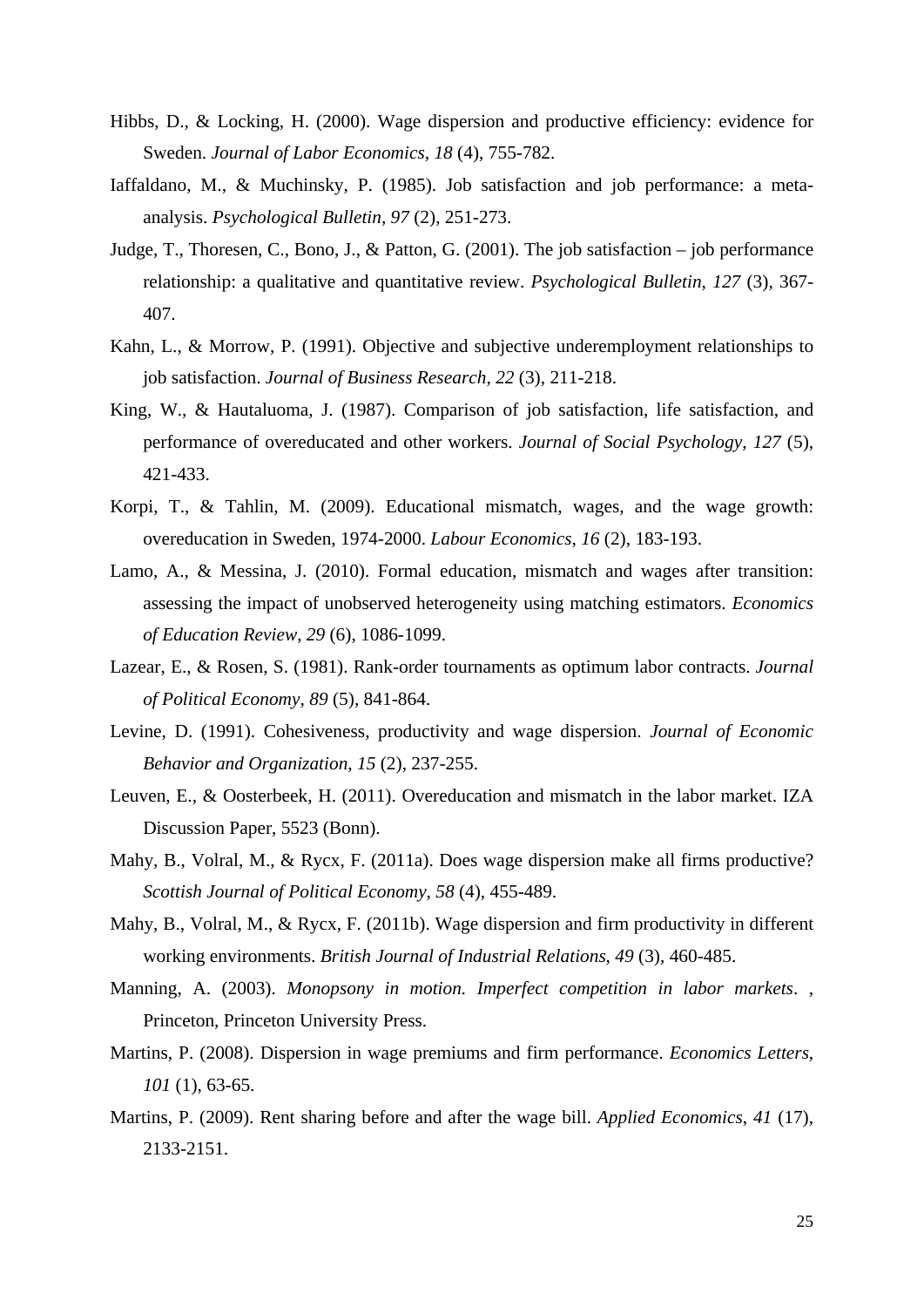- McGuinness, S. (2003). Graduate overeducation as a sheepskin effect: evidence from Northern Ireland. *Applied Economics*, *35* (5), 597-608.
- McGuinness, S. (2006). Overeducation in the labour market. *Journal of Economic Surveys*, *20* (3), 387-418.
- McGuinness, S., & Sloane, P. (2011). Labour market mismatch among UK graduates: an analysis using REFLEX data. *Economics of Education Review*, *30* (1), 130-145.
- Milgrom, P., & Roberts, J. (1990). The efficiency of equity in organisational decision processes. *American Economic Review, Papers and Proceedings*, *80* (2), 154-159.
- Mortensen, D. (2003). *Wage dispersion. Why are similar workers paid differently?* Cambridge (Ma.), MIT Press.
- OECD (2011). *Employment outlook*. Paris, OECD.
- Riley, J. (2001). Silver signals: twenty-five years of screening and signaling. *Journal of Eonomic Literature*, *39* (2), 432-478.
- Robst, J. (1995). Career mobility, job match, and overeducation. *Eastern Economic Journal*, *21* (4), 539-550.
- Roodman, D. (2009). How to do xtabond2: an introduction to difference and system GMM in Stata. *Stata Journal*, *9* (1), 86-136.
- Rumberger, R. (1987). The impact of surplus schooling on productivity and earnings. *Journal of Human Resources*, *22* (1), 24-50.
- Rusinek, M., & Rycx, F. (2012). Rent-sharing under different bargaining regimes: evidence from linked employer-employee data. *British Journal of Industrial Relations*, in press.
- Sattinger, M. (1993). Assignment models of the distribution of earnings. *Journal of Economic Literature*, *31* (2), 831-880.
- Sicherman, N. (1991). Overeducation in the labor market. *Journal of Labor Economics*, *9* (2), 101-122.
- Sicherman, N., & Galor, O., 1990. A theory of career mobility. Journal of Political Economy 98 (1), 169-192.
- Spence, M. (1973). Job market signaling. *Quarterly Journal of Economics*, *87* (3), 355-374.
- Spence, M (1979). Signalling, screening and information. In: S. Rosen, *Studies in labor markets*. Chicago: Chicago University Press.
- Teulings, C., & Koopmanschap, M. (1989). An econometric model of crowding out of lower education levels. *European Economic Review*, *33* (8), 1653-1664.
- Thurow, L. (1975). *Generating inequality*. New York, Basic books.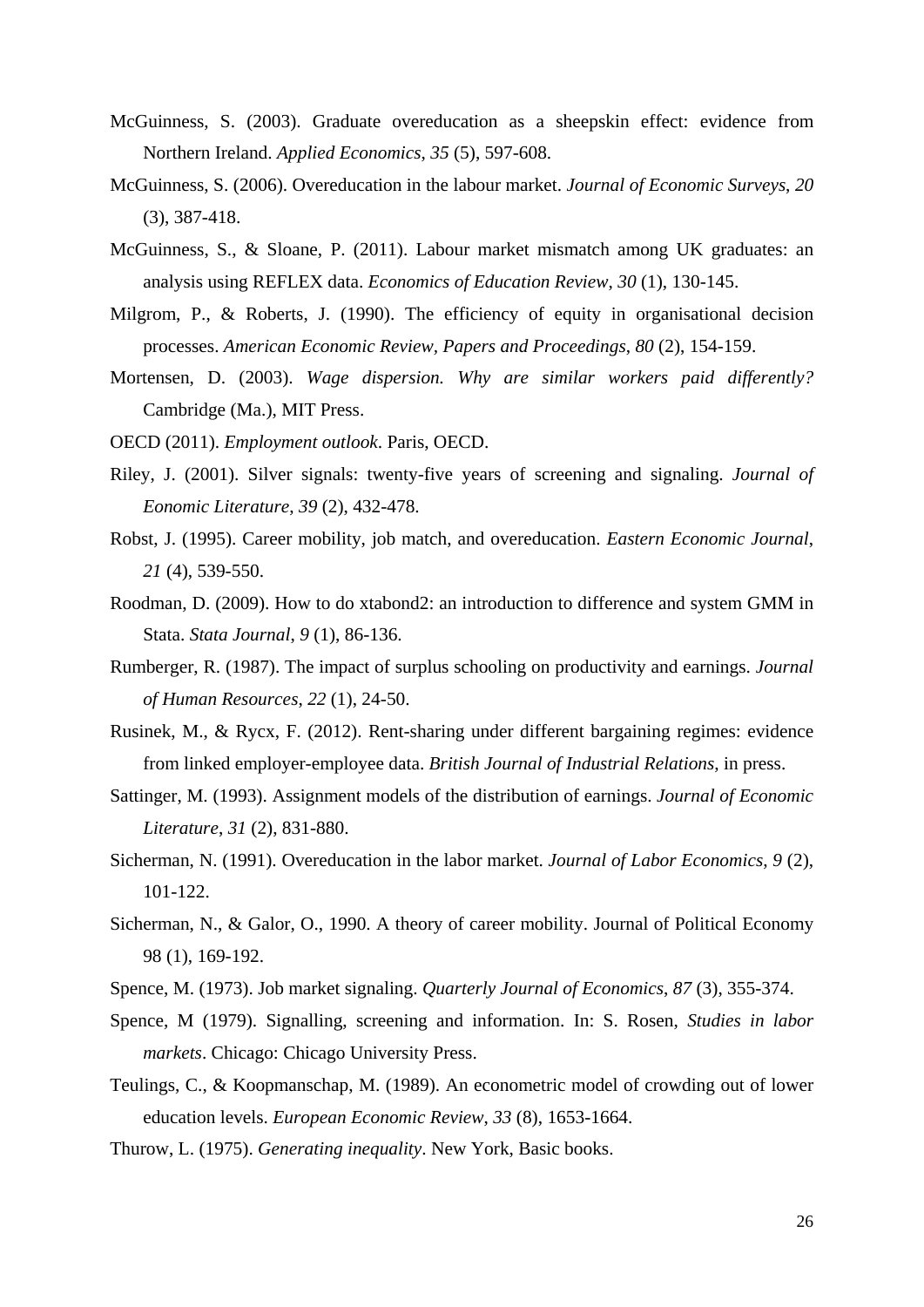- Tsang, M. (1987). The impact of underutilization of education on productivity: a case study of the U.S. Bell companies. *Economics of Education Review*, *6* (3), 239-254.
- Tsang, C., Rumberger, R., & Levin, H. (1991). The impact of surplus schooling on worker productivity. *Industrial Relations*, *30* (2), 209-228.
- van der Meer, P. (2006). Two validity of two education requirement measures. *Economics of Education Review*, *25* (2), 211-219.
- van Ours, J., & Stoeldraijer, L. (2011). Age, wage and productivity in Dutch manufacturing. *De Economist*, *159* (2), 113-138.
- van Smoorenburg, M., & van der Velden, R. (2000). The training of school-leavers: complementary or substitution? *Economics of Education Review*, *19* (2), 207-217.
- Verdugo, R., & Verdugo, N. (1989). The impact of surplus schooling on earnings. Some additional findings. *Journal of Human Resources*, *24* (4), 629-643.
- Verhaest, D., & Omey, E. (2006). The impact of overeducation and its measurement. *Social Indicators Research*, *77* (3), 419-448.
- Verhaest, D., & Omey, E. (2009). Objective over-education and worker well-being: a shadow price approach. *Journal of Economic Psychology*, *30* (3), 469-481.
- Verhofstadt, E., & Omey, E. (2003). The impact of education on job satisfaction in the first job. FEB Working Paper, 169 (Ghent University).
- Vieira, J. (2005). Skill mismatches and job satisfaction. *Economics Letters*, *89* (1), 39-47.
- Winter-Ebmer, R., & Zweimüller, J. (1999). Intra-firm wage dispersion and firm performance. *Kyklos*, *52* (4), 555-572.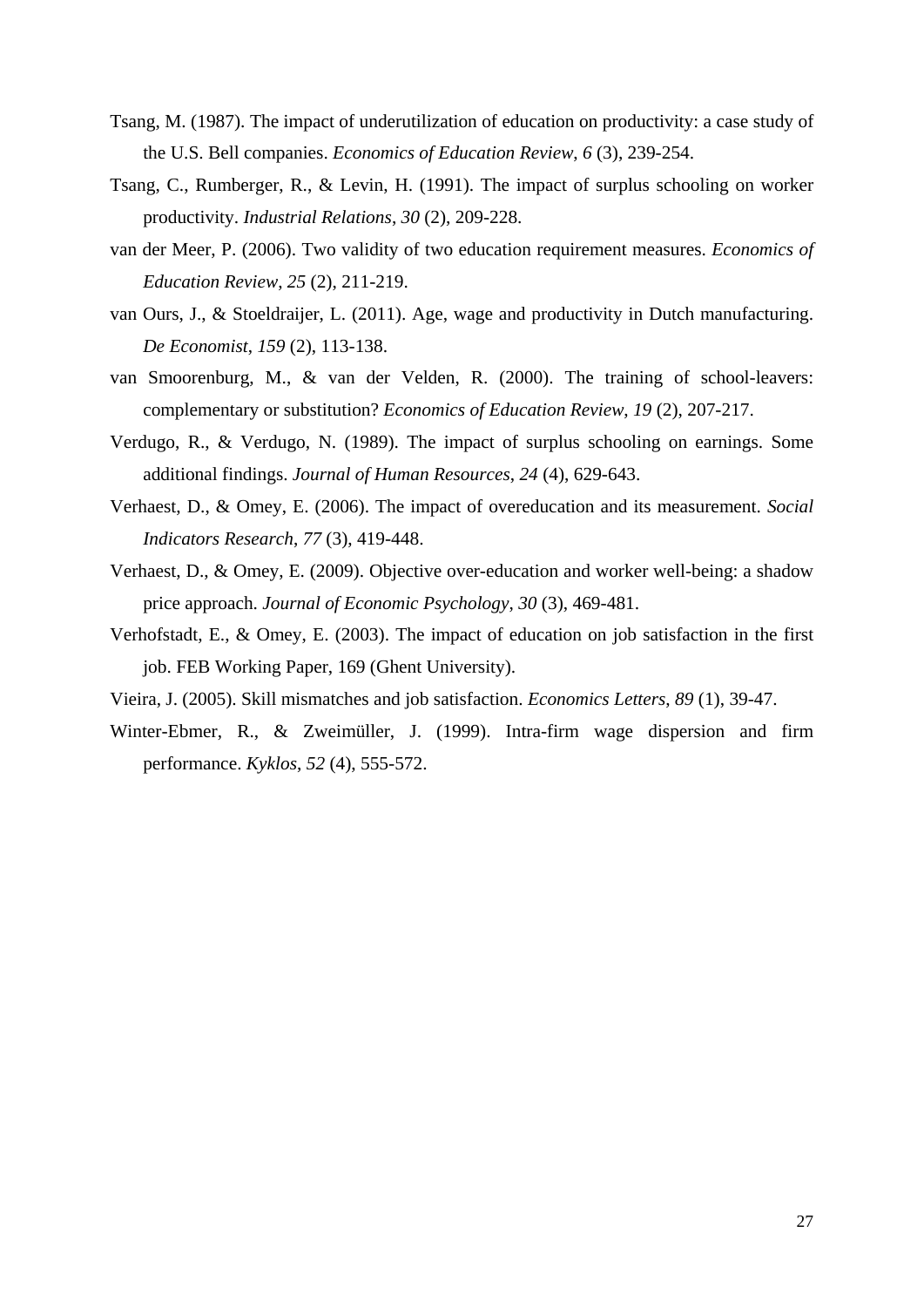| Table 1. Means and standard deviation of selected variables, 1777-2000 |         |           |
|------------------------------------------------------------------------|---------|-----------|
| Variables:                                                             | Mean    | Std. Dev. |
| Annual added value per worker $(\epsilon)$                             | 89,788  | 649,572   |
| Annual value added per worker (ln)                                     | 11.07   | 0.61      |
| Required education (years)                                             | 11.77   | 1.35      |
| Over-education:                                                        |         |           |
| Percentage workers                                                     | 22.53   | 23.28     |
| Years                                                                  | 0.59    | 0.65      |
| Under-education:                                                       |         |           |
| Percentage workers                                                     | 27.60   | 26.53     |
| Years                                                                  | $-0.93$ | 1.01      |
| Intra-firm wage dispersion $(\xi^{1,2})$ :                             | 0.17    | 0.09      |
| Workers with 10 years of tenure or more $(\%)$                         | 38.06   | 24.38     |
| Women (%)                                                              | 26.94   | 23.91     |
| Share of workers $<$ 30 years                                          | 8.10    | 8.74      |
| Share of workers between 30 and 49 years                               | 75.69   | 12.59     |
| Share of workers $> 49$ years                                          | 16.25   | 12.18     |
| Blue-collar workers <sup>3</sup> $(%)$                                 | 54.60   | 33.93     |
| Part-time (less than 30 hours per week, %)                             | 16.18   | 16.75     |
| Size of the firm (number of workers)                                   | 252.57  | 275.04    |
| Firm-level collective agreement (%)                                    | 30.63   | 45.80     |
| Sector $(\%)$ :                                                        |         |           |
| Mining and quarrying (C)                                               | 0.70    |           |
| Manufacturing (D)                                                      | 56.10   |           |
| Electricity, gas and water supply (E)                                  | 0.36    |           |
| Construction (F)                                                       | 9.31    |           |
| Wholesale and retail trade, repair of motor vehicles, motorcycles      |         |           |
| and personal and household goods (G)                                   | 12.26   |           |
| Hotels and restaurants (H)                                             | 1.69    |           |
| Transport, storage and communication (I)                               | 6.62    |           |
| Financial intermediation (J)                                           | 1.34    |           |
| Real estate, renting and business activities (K)                       | 11.62   |           |
| Number of observations                                                 |         | 8,954     |
| Number of firms                                                        |         | 3,062     |

**Table 1: Means and standard deviation of selected variables, 1999-2006**

<sup>1</sup> At 2006 constant prices. <sup>2</sup> Hourly residual wage dispersion after controlling for human capital variables and workers' characteristics in a wage equation following the Winter-Ebmer and Zweimüller (1999) methodology (i.e. standard deviations of residuals of wage regressions run for each firm and each year separately). *<sup>3</sup>*The distinction between blue- and white-collar workers is based on the International Standard Classification of Occupations (ISCO-88). Workers belonging to groups 1 to 5 are considered to be white-collar workers (1: Legislators, senior officials and managers; 2: Professionals; 3: Technicians and associate professionals; 4: Clerks; 5: Service workers and shop and market sales workers) and those from groups 7 to 9 are considered to be blue-collar workers (7: Craft and related trades workers; 8: Plant and machine operators and assemblers; 9: Elementary occupations).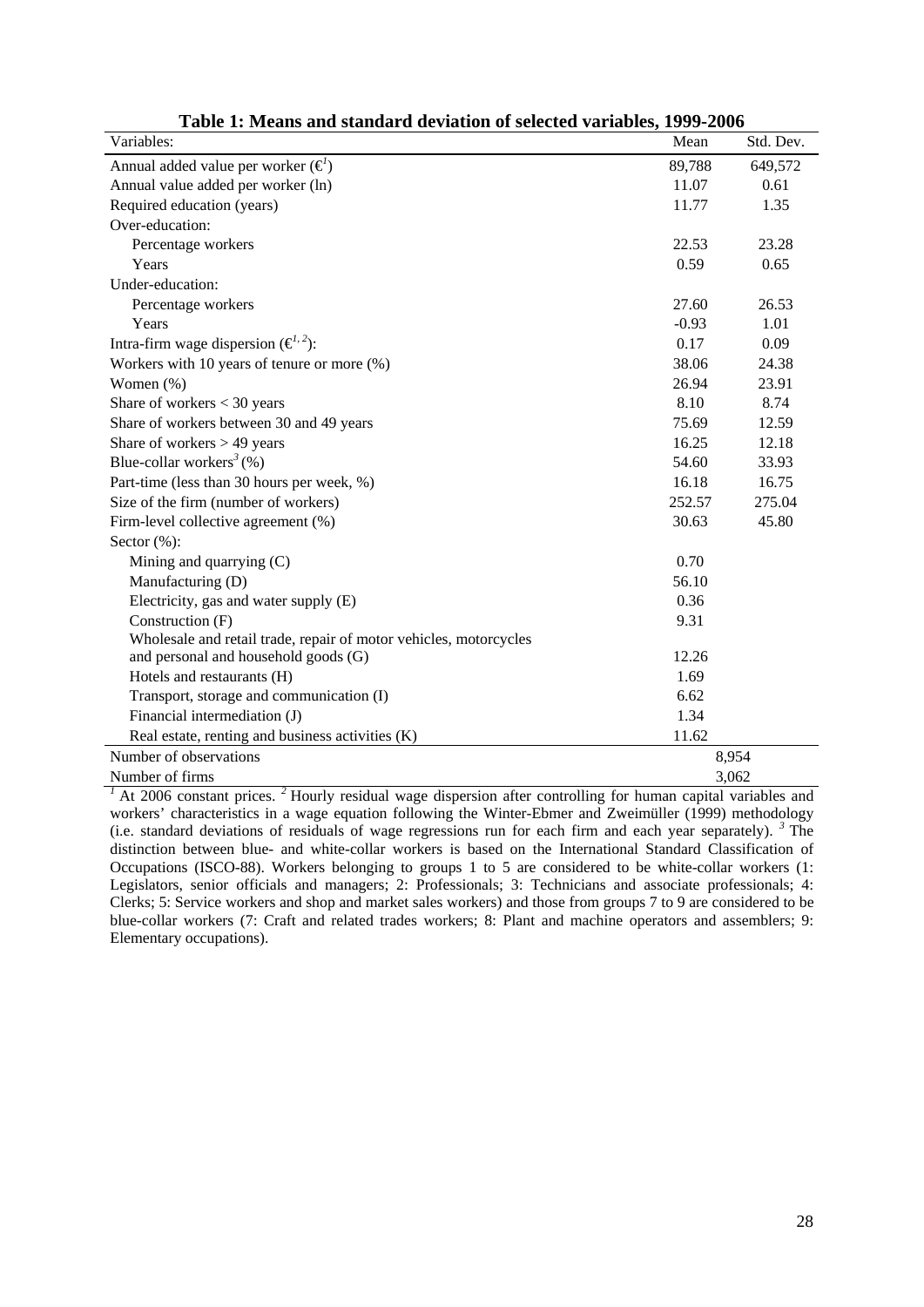| Dependent variable:                                         | Three checks and Given Communes, 1999 2000, | Value-added per worker (ln) |                             |
|-------------------------------------------------------------|---------------------------------------------|-----------------------------|-----------------------------|
|                                                             | (1)<br><b>OLS</b>                           | (2)<br><b>FE</b>            | (3)<br>GMM-SYS <sup>5</sup> |
| Value-added per worker<br>(one year lagged, in ln)          | $0.819***$<br>(0.017)                       | $0.152***$<br>(0.030)       | $0.553***$<br>(0.049)       |
| Required education<br>(one year lagged, in years)           | $0.017***$<br>(0.003)                       | 0.008<br>(0.005)            | $0.024***$<br>(0.008)       |
| Over-education<br>(one year lagged, in years)               | $0.016***$<br>(0.005)                       | 0.003<br>(0.006)            | $0.035***$<br>(0.010)       |
| Under-education <sup>1</sup><br>(one year lagged, in years) | $0.009**$<br>(0.006)                        | $-0.001$<br>(0.005)         | 0.012<br>(0.008)            |
| Worker characteristics $2$ :                                | Yes                                         | Yes                         | Yes                         |
| Firm characteristics $3$ :                                  | Yes                                         | Yes                         | Yes                         |
| Year dummies (7):                                           | Yes                                         | Yes                         | Yes                         |
| R-squared                                                   | 0.774                                       |                             |                             |
| Within R-squared                                            |                                             | 0.043                       |                             |
| Sig. Model (p-value)                                        | 0.000                                       | 0.000                       | 0.00                        |
| Hansen statistic<br>p-value                                 |                                             |                             | 346.1<br>0.21               |
| Arellano-Bond statistic $(AR2)^4$<br>p-value                |                                             |                             | 1.36<br>0.18                |
| Number of observations                                      | 8,954                                       | 8,954                       | 8,954                       |
| Number of firms                                             | 3,062                                       | 3,062                       | 3,062                       |

#### **Table 2: Educational mismatch and firm productivity (OLS, Fixed-effects and GMM estimates, 1999-2006)**

*Notes*: \*\*\*/\*\*/\* significant at the 1, 5 and 10% level, respectively. Robust standard errors are reported between brackets.<br><sup>1</sup> By definition, mean years of under-education take negative values in our data set (see equat

Therefore, a positive regression coefficient should be interpreted as follows: when mean years of under-education increase (decrease), i.e. become less (more) negative, productivity rises (drops).

<sup>2</sup> Share of the workforce that: i) has at least 10 years of tenure, and ii) is younger than 25 and older than 49 years, respectively.

The share of women, blue-collar and part-time workers as well as the conditional dispersion in hourly wages are also included.

<sup>3</sup> Sectoral affiliation (8 dummies), number of workers, age of the firm and level of wage bargaining (1 dummy).

 $^{4}$  AR2 displays the test for second-order autocorrelation in the first-differenced errors.<br><sup>5</sup> First and second lags of explanatory variables, excluding time dummies, are used as instruments in the GMM specification.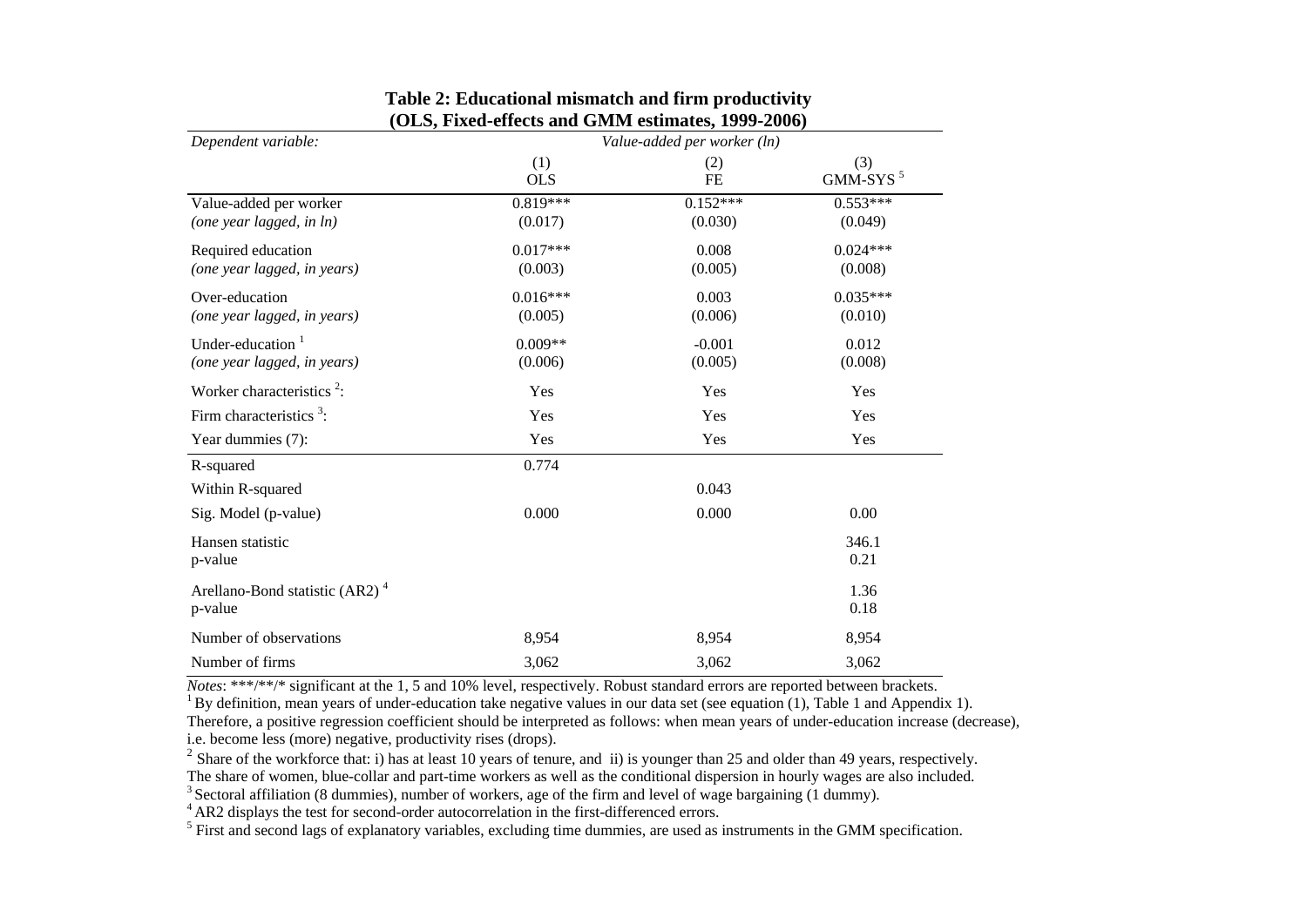| Dependent variable:                                                             | Value-added per worker (ln) |                             |  |
|---------------------------------------------------------------------------------|-----------------------------|-----------------------------|--|
|                                                                                 | (1)<br>GMM-SYS <sup>5</sup> | (2)<br>GMM-SYS <sup>5</sup> |  |
| Value-added per worker<br>(one year lagged, in ln)                              | $0.553***$<br>(0.048)       | $0.557***$<br>(0.048)       |  |
| Required education<br>(one year lagged, in years)                               | $0.023***$<br>(0.008)       | $0.021***$<br>(0.008)       |  |
| Over-education<br>(one year lagged, in years)                                   | $0.033***$<br>(0.010)       |                             |  |
| Under-education <sup>1</sup><br>(one year lagged, in years)                     | 0.015<br>(0.009)            |                             |  |
| Over-education among young workers<br>(one year lagged, in years)               |                             | $0.031*$<br>(0.019)         |  |
| Over-education <i>among</i> older workers<br>(one year lagged, in years)        |                             | $0.027**$<br>(0.011)        |  |
| Under-education among young workers <sup>1</sup><br>(one year lagged, in years) |                             | $0.035**$<br>(0.014)        |  |
| Under-education among older workers <sup>1</sup><br>(one year lagged, in years) |                             | 0.001<br>(0.013)            |  |
| Worker characteristics $2$ :                                                    | Yes                         | Yes                         |  |
| Firm characteristics $3$ :                                                      | Yes                         | Yes                         |  |
| Year dummies (7):                                                               | Yes                         | Yes                         |  |
| Sig. Model (p-value)                                                            | 0.000                       | 0.000                       |  |
| Hansen statistic<br>p-value                                                     | 352.4<br>0.15               | 386.1<br>0.15               |  |
| Arellano-Bond statistic $(AR2)^4$<br>p-value                                    | 1.32<br>0.19                | 1.35<br>0.18                |  |
| Number of observations                                                          | 8,954                       | 8,954                       |  |
| Number of firms                                                                 | 3,062                       | 3,062                       |  |

#### **Table 3: Educational mismatch and firm productivity (GMM estimates, controlling for cohort effects, 1999-2006)**

*Notes*: \*\*\*/\*\*/\* significant at the 1, 5 and 10% level, respectively.

Robust standard errors are reported between brackets.

<sup>1</sup> By definition, mean years of under-education take negative values in our data set (see equation (1), Table 1 and Appendix 1). Therefore, a positive regression coefficient should be interpreted as follows: when mean years of under-education increase (decrease), i.e. become less (more) negative, productivity rises (drops). <sup>2</sup> Share of the workforce that: i) has at least 10 years of tenure, and ii) is younger than 25 and older than 49

years, respectively. The share of women, blue-collar and part-time workers as well as the conditional dispersion in hourly wages are also included.

<sup>4</sup> AR2 displays the test for second-order autocorrelation in the first-differenced errors.

<sup>5</sup> First and second lags of explanatory variables, excluding time dummies, are used as instruments.

<sup>&</sup>lt;sup>3</sup> Sectoral affiliation (8 dummies), number of workers, age of the firm and level of wage bargaining (1 dummy).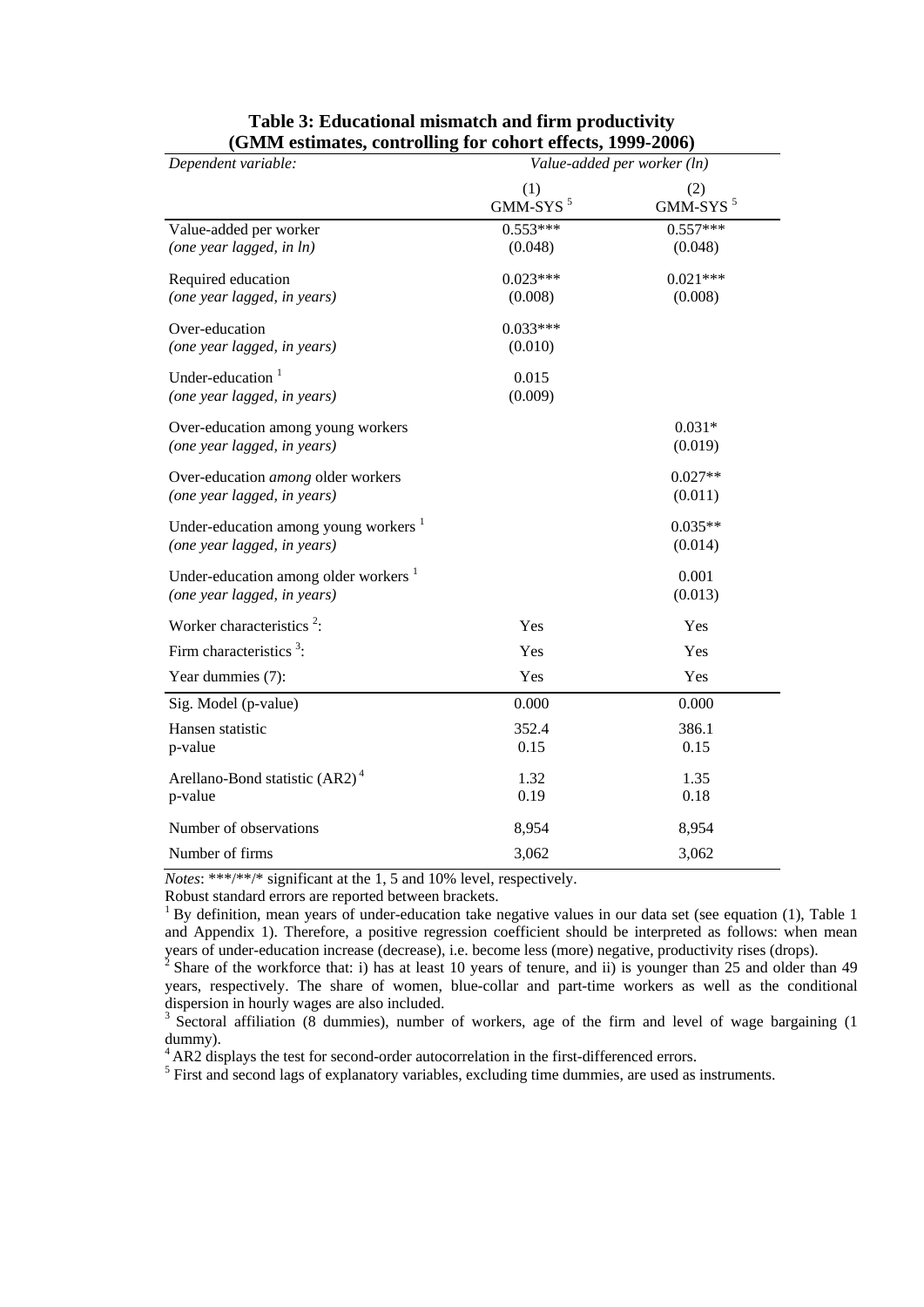| variables when controlling for the age conort or workers, 1777-2000<br>Variables: | Mean    | Std. Dev. |
|-----------------------------------------------------------------------------------|---------|-----------|
| Required education (years)                                                        | 11.54   | 1.37      |
| Over-education:                                                                   |         |           |
| Percentage                                                                        |         |           |
| All worker                                                                        | 24.87   | 22.46     |
| Young workers                                                                     | 8.33    | 11.78     |
| Older workers                                                                     | 16.54   | 16.65     |
| Years                                                                             |         |           |
| All worker                                                                        | 0.67    | 0.64      |
| Young workers                                                                     | 0.21    | 0.32      |
| Older workers                                                                     | 0.45    | 0.49      |
| Under-education:                                                                  |         |           |
| Percentage                                                                        |         |           |
| All worker                                                                        | 24.17   | 23.21     |
| Young workers                                                                     | 9.86    | 12.93     |
| Older workers                                                                     | 14.31   | 16.81     |
| Years                                                                             |         |           |
| All worker                                                                        | $-0.78$ | 0.87      |
| Young workers                                                                     | $-0.31$ | 0.46      |
| Older workers                                                                     | $-0.47$ | 0.62      |
| Number of observations                                                            | 8,954   |           |
| Number of firms                                                                   | 3,062   |           |

#### **Appendix 1: Means and standard deviations of over-, required and under-education variables when controlling for the age cohort of workers, 1999-2006**

*Notes* : Workers are considered to be young (older) when they are at most 35 years old (at least 36 years old).